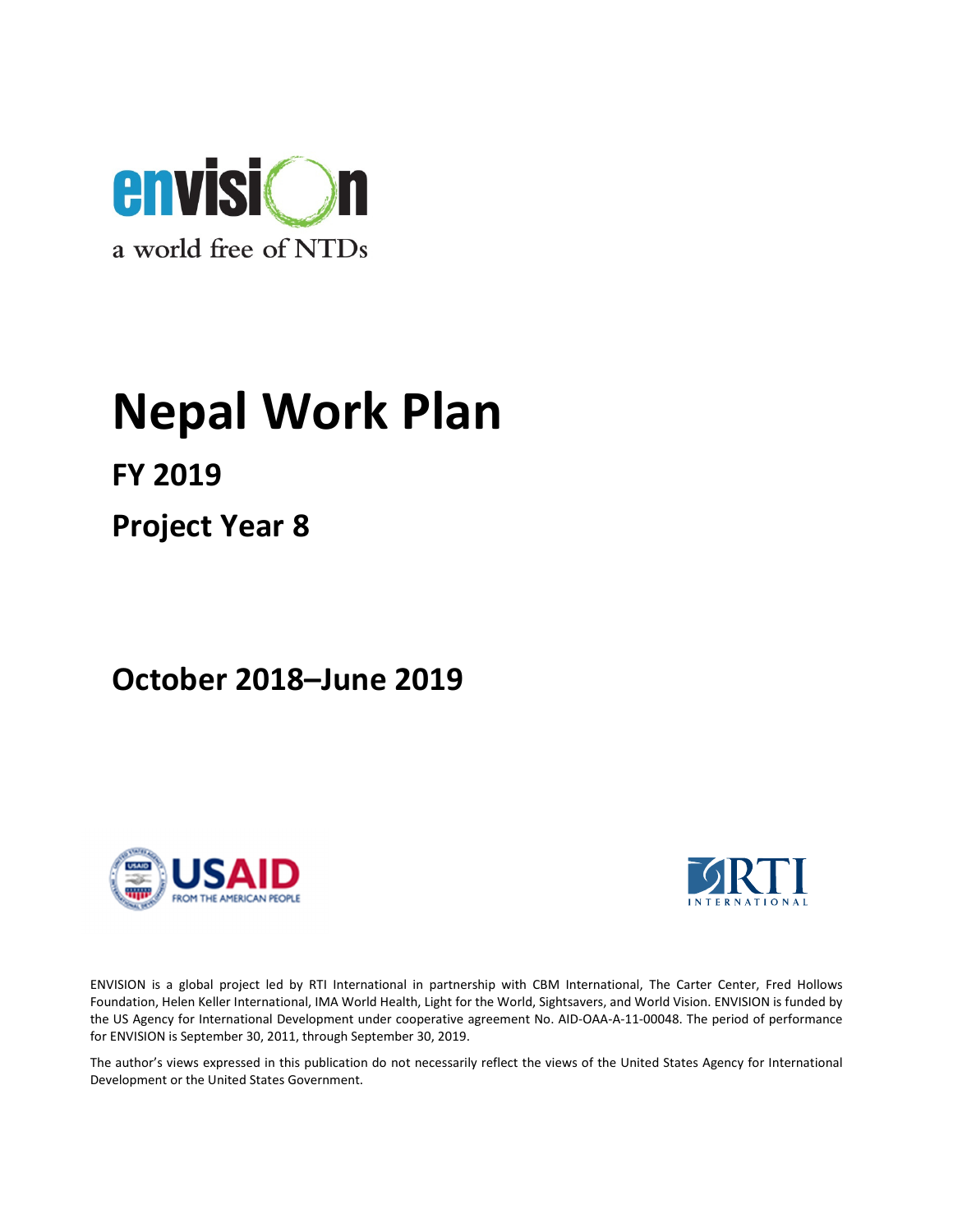# ENVISION PROJECT OVERVIEW

The United States Agency for International Development (USAID) ENVISION project (2011–2019) is designed to support the vision of the World Health Organization (WHO) and its member states by targeting the control and elimination of seven neglected tropical diseases (NTDs), including, lymphatic filariasis (LF), onchocerciasis (OV), schistosomiasis (SCH), trachoma, and three soil-transmitted helminths (STH; roundworm, whipworm, and hookworm). ENVISION's goal is to strengthen NTD programming at the global and country levels and support ministries of health to achieve their NTD control and elimination goals.

At the global level, ENVISION—in close coordination and collaboration with WHO, USAID, and other stakeholders—contributes to several technical areas in support of global NTD control and elimination goals, including the following:

- Technical assistance
- Monitoring and evaluation (M&E)
- Global policy leadership
- Grants and financial management
- Capacity strengthening at global and country levels
- Dissemination

At the country level, ENVISION provides support to national NTD programs in 19 countries in Africa, Asia, and Latin America by providing strategic technical, operational, and financial assistance for a comprehensive package of NTD interventions, including the following:

- NTD program capacity strengthening
- Strategic planning
- Advocacy for building a sustainable national NTD program
- Social mobilization to enable NTD program activities
- Mapping
- Drug and commodity supply management
- Supervision
- M&E

In Nepal, ENVISION project activities are implemented by RTI in collaboration with the Government of Nepal and WHO.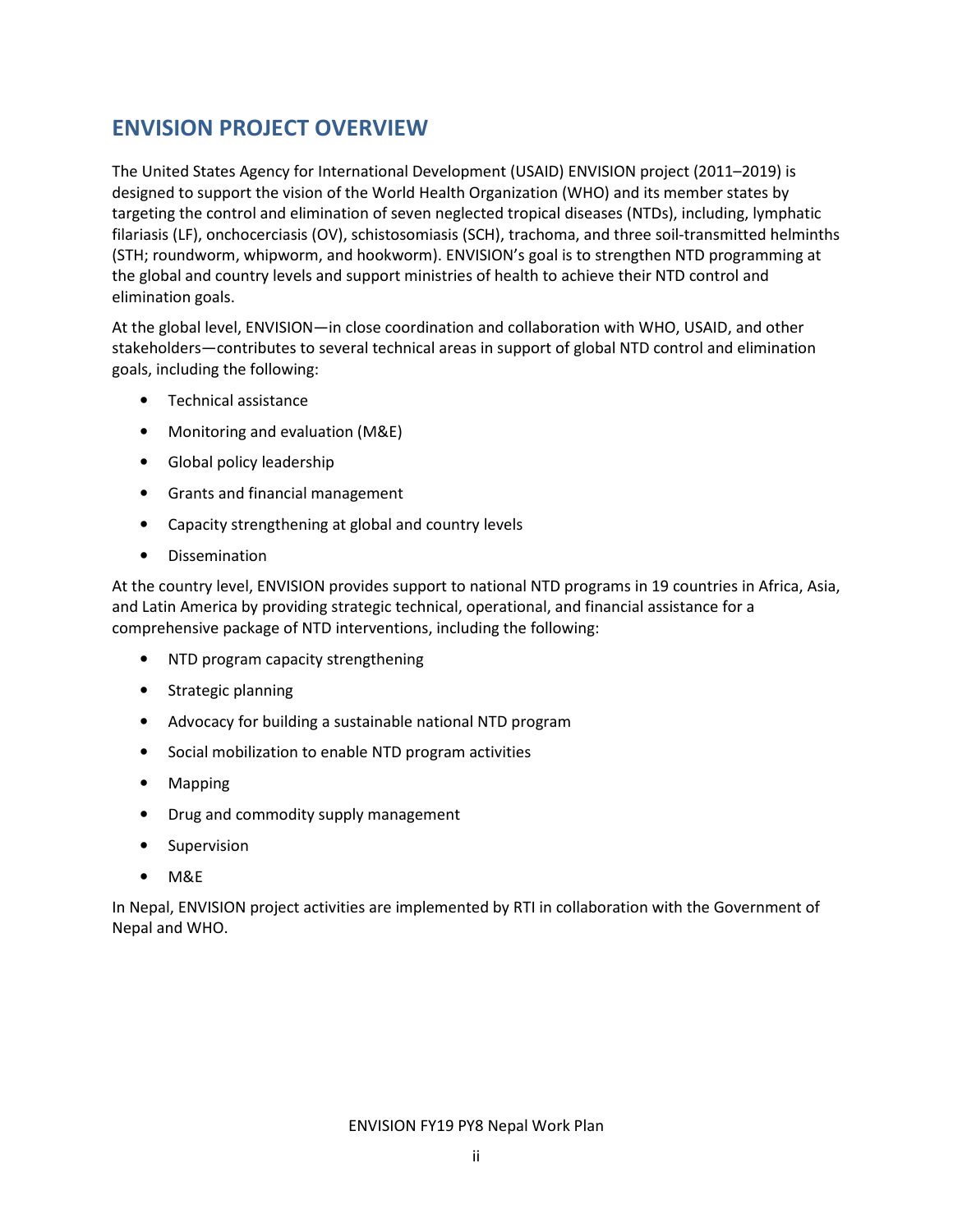# **TABLE OF CONTENTS**

| 1. |              |                                                                            |  |
|----|--------------|----------------------------------------------------------------------------|--|
|    | a)           |                                                                            |  |
|    | b)           |                                                                            |  |
| 2. |              |                                                                            |  |
|    | a)           |                                                                            |  |
|    | b)           |                                                                            |  |
|    | $\mathsf{c}$ |                                                                            |  |
| 3. |              |                                                                            |  |
|    |              |                                                                            |  |
| 1. |              |                                                                            |  |
|    | a)           |                                                                            |  |
|    | b)           |                                                                            |  |
|    | $\mathsf{C}$ | Monitoring and Evaluating Proposed Capacity Strengthening Interventions  9 |  |
| 2. |              |                                                                            |  |
|    | a)           |                                                                            |  |
|    | b)           |                                                                            |  |
|    | c)           |                                                                            |  |
|    | d)           |                                                                            |  |
|    | e)           |                                                                            |  |
|    | f)           |                                                                            |  |
|    | g)           |                                                                            |  |
|    | h)           |                                                                            |  |
|    | i)           |                                                                            |  |
|    | j)           |                                                                            |  |
|    | k)           |                                                                            |  |
|    | $\vert$      |                                                                            |  |
| 3. |              |                                                                            |  |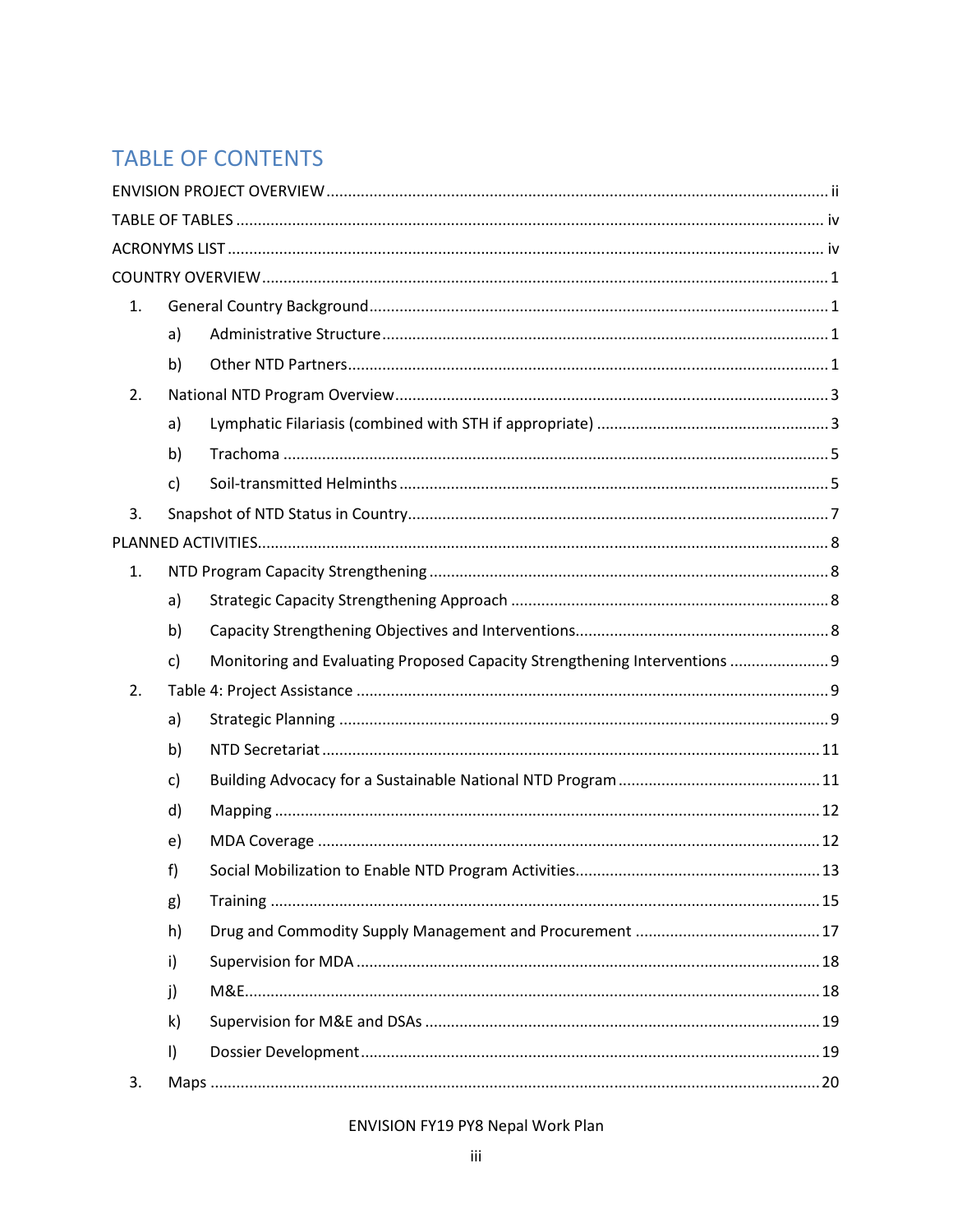# TABLE OF TABLES

| Table 1: | Non-ENVISION NTD partners working in country, donor support, and summarized          |
|----------|--------------------------------------------------------------------------------------|
| Table 2: | Snapshot of the expected status of the NTD program in Nepal as of September 30, 2018 |
| Table 3: | Social mobilization/communication activities and materials checklist for NTD work    |
| Table 4: |                                                                                      |

# ACRONYMS LIST

| ALB         | Albendazole                                   |
|-------------|-----------------------------------------------|
| <b>CDC</b>  | US Centers for Disease Control and Prevention |
| <b>CHD</b>  | Child Health Division                         |
| <b>CNTD</b> | <b>Center for Neglected Tropical Diseases</b> |
| <b>DAG</b>  | Data for Action Guide                         |
| <b>DPHO</b> | District/Public Health Office                 |
| <b>DEC</b>  | Diethylcarbamazine Citrate                    |
| <b>DEO</b>  | <b>District Education Office</b>              |
| <b>DoE</b>  | Department of Education                       |
| <b>DQA</b>  | Data Quality Assessment                       |
| <b>DSA</b>  | Disease-Specific Assessment                   |
| <b>DWSS</b> | Department of Water and Sanitation Services   |
| <b>EDCD</b> | Epidemiology and Disease Control Division     |
| EU          | <b>Evaluation Unit</b>                        |
| <b>FCHV</b> | Female Community Health Volunteers            |
| <b>FOG</b>  | <b>Fixed Obligation Grant</b>                 |
| <b>FTS</b>  | <b>Filariasis Test Strips</b>                 |
| <b>FY</b>   | <b>Fiscal Year</b>                            |
| GoN         | Government of Nepal                           |
| <b>GTMP</b> | <b>Global Trachoma Mapping Project</b>        |
| HQ          | Headquarters                                  |
| ICT         | Immunochromatographic test                    |
| <b>IEC</b>  | Information, Education, and Communication     |
| <b>JRSM</b> | Joint request for selected medicines          |
| LF          | Lymphatic Filariasis                          |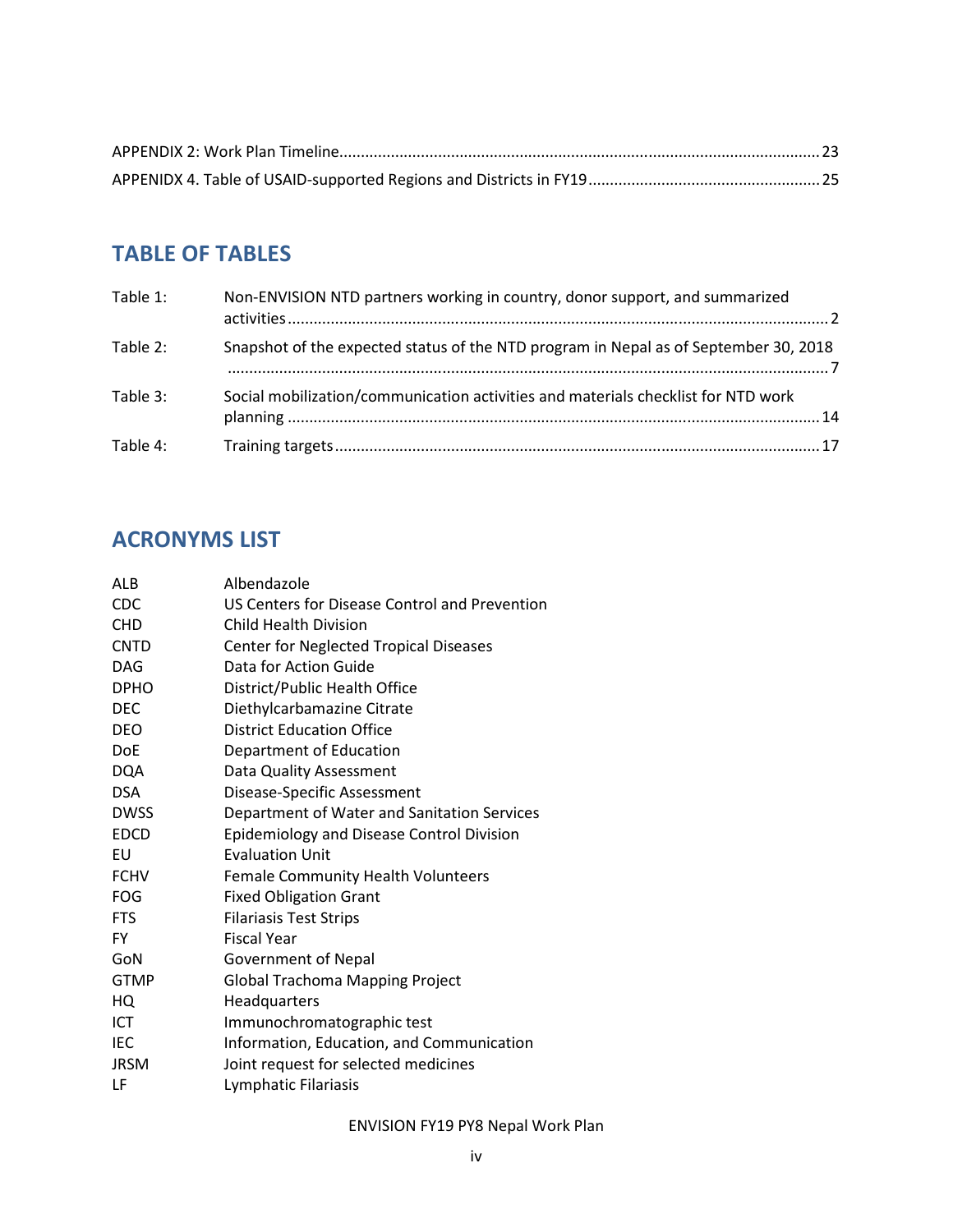| M&E           | Monitoring and Evaluation                                         |
|---------------|-------------------------------------------------------------------|
| <b>MDA</b>    | <b>Mass Drug Administration</b>                                   |
| Mf            | Microfilaraemia                                                   |
| <b>MMDP</b>   | Morbidity Management and Disability Prevention                    |
| MoE           | Ministry of Education                                             |
| <b>MoHP</b>   | Ministry of Health and Population                                 |
| NHSP3         | National Health Sector Programme III                              |
| <b>NGO</b>    | Nongovernmental Organization                                      |
| <b>NNJS</b>   | Nepal Netra Jyoti Sangh                                           |
| <b>NTD</b>    | <b>Neglected Tropical Disease</b>                                 |
| <b>NTP</b>    | National Trachoma Program                                         |
| PC            | Preventive Chemotherapy                                           |
| <b>PPICD</b>  | Policy, Planning, and International Cooperation Division          |
| <b>PSAC</b>   | Pre-School-Aged Children                                          |
| Q             | Quarter                                                           |
| <b>RPRG</b>   | Regional Program Review Group                                     |
| <b>SAC</b>    | School-Aged Children                                              |
| <b>SAE</b>    | <b>Serious Adverse Events</b>                                     |
| <b>SAFE</b>   | Surgery-Antibiotics-Facial cleanliness-Environmental improvements |
| <b>SCM</b>    | <b>Supply Chain Management</b>                                    |
| <b>SEARO</b>  | South-East Asia Region                                            |
| SOP           | <b>Standard Operating Procedures</b>                              |
| <b>STH</b>    | Soil-Transmitted Helminths                                        |
| <b>STTA</b>   | <b>Short-Term Technical Assistance</b>                            |
| <b>TAS</b>    | <b>Transmission Assessment Survey</b>                             |
| <b>TF</b>     | Trachomatous Inflammation-Follicular                              |
| <b>ToT</b>    | <b>Training of Trainers</b>                                       |
| <b>TSS</b>    | <b>Trachoma Surveillance Survey</b>                               |
| <b>TT</b>     | <b>Trachomatous Trichiasis</b>                                    |
| <b>TWG</b>    | <b>Technical Working Group</b>                                    |
| <b>USAID</b>  | United States Agency for International Development                |
| <b>VBDRTC</b> | Vector Borne Disease Research Training Center                     |
| <b>WHO</b>    | World Health Organization                                         |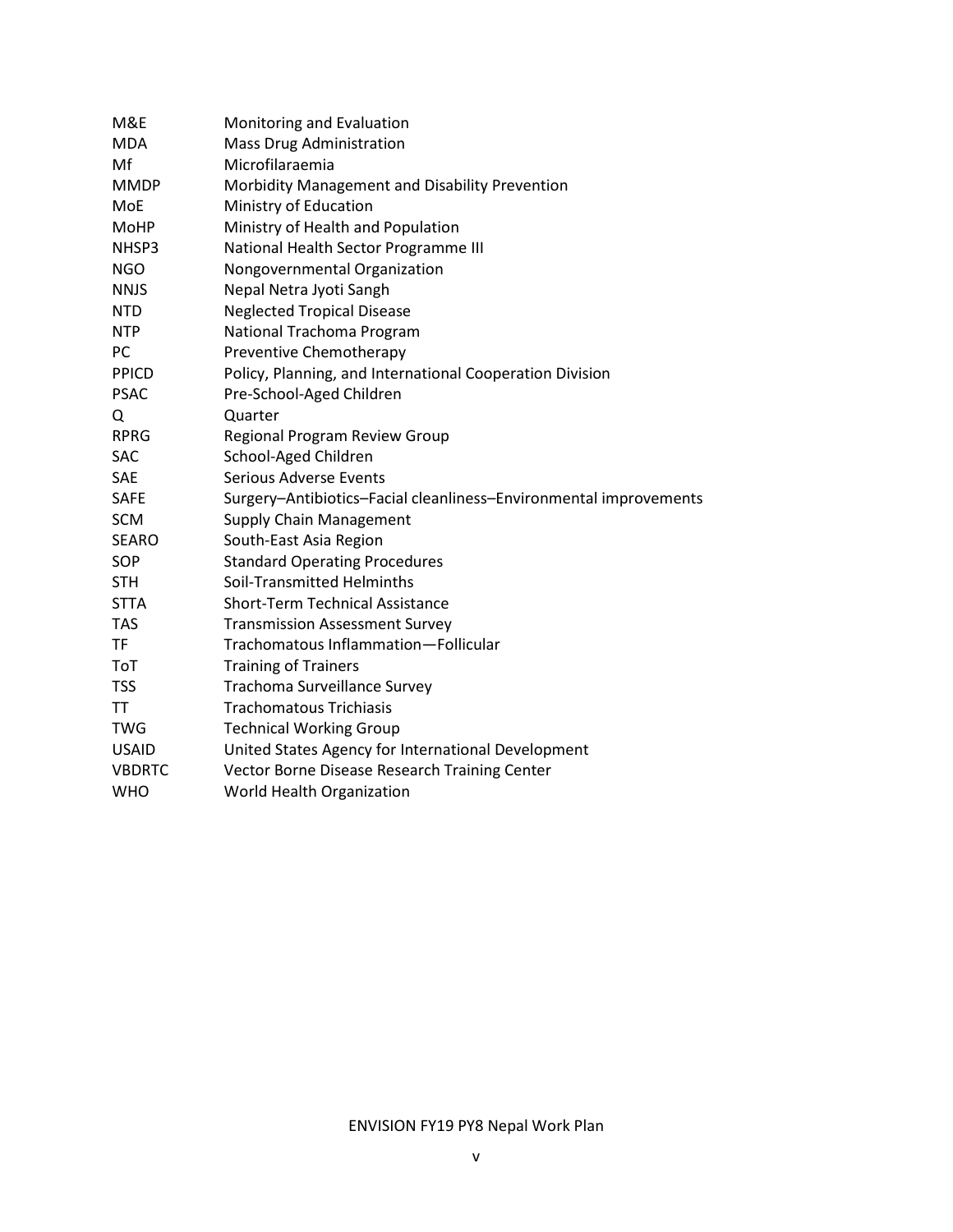# COUNTRY OVERVIEW

## 1. General Country Background

#### a) Administrative Structure

Under its new federal structure, Nepal has been divided into 7 provinces and 77 districts (an increase from 75). The districts are divided into 753 local levels: 6 metropolitan cities, 11 sub-metropolises, 278 urban municipalities, and 458 rural municipalities (*gaunpalikas*) depending on population and infrastructure. Urban and rural municipalities are divided into wards, which are the country's lowest level of administration. Each municipality is responsible for implementing government programs and delivering services through local health facilities, education, and other units.

Under the new structure, the current district public health offices (DPHOs) and district education offices (DEOs) may no longer be used; instead, their functions are expected to be executed by local bodies and coordinated by district coordination committees under the provincial and central government. Under the new structure, federal ministries of social development will be created in each province and be responsible for health and education.

Female community health volunteers (FCHVs) are typically the main cadre that conducts public health campaigns at the community and household levels; they report to ward-level health facilities of the local units. Health workers supervise the activities of the FCHVs. In fiscal year 2019 (FY19), health workers will be the primary drug distributors for lymphatic filariasis (LF) mass drug administration (MDA) in the remaining 15 districts.

#### b) Other NTD Partners

Nepal's NTD program is supported by two collaborating partners in addition to the ENVISION project (Table 1). The World Health Organization (WHO) provides technical assistance to the Ministry of Health and Population (MoHP), coordinates drug donations for LF and soil-transmitted helminths (STH) through the Joint Request for Selected Medicines (JRSM) form and provides funding for training, supervision, and monitoring of LF morbidity management activities. The Center for Neglected Tropical Diseases (CNTD), at the Liverpool School of Tropical Medicine, provides funding to the MoHP for social mobilization during LF MDA and for LF morbidity management, particularly for morbidity mapping and hydrocele surgeries.

The Epidemiology and Disease Control Division (EDCD), with funding from the Government of Nepal (GoN) and CNTD, provides counseling, information, and orientation for self-care to persons living with lymphedema in areas where the Morbidity Management and Disability Prevention (MMDP) project is being implemented.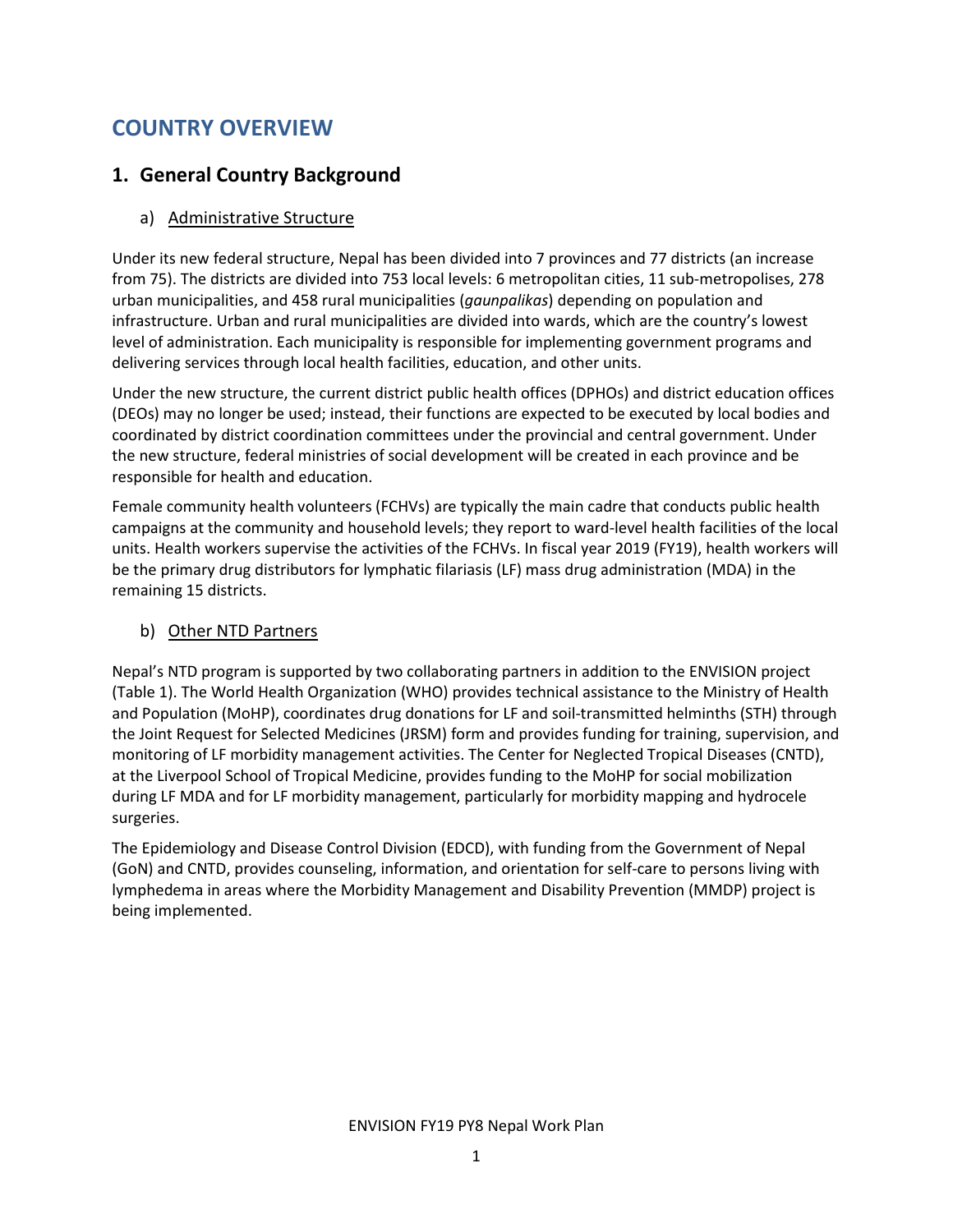## Table 1: Non-ENVISION NTD partners working in country, donor support, and summarized activities

| <b>Partner</b>                                                                     | Location<br>(Regions/States)                | <b>Activities</b>                                                                                                                                                                                                                                                                                                                                                                                                                                                                                                                    | In FY18, was<br><b>USAID</b><br>providing<br>direct financial<br>support to this<br>partner<br>through<br><b>ENVISION?</b> | <b>Partner</b>                  |
|------------------------------------------------------------------------------------|---------------------------------------------|--------------------------------------------------------------------------------------------------------------------------------------------------------------------------------------------------------------------------------------------------------------------------------------------------------------------------------------------------------------------------------------------------------------------------------------------------------------------------------------------------------------------------------------|----------------------------------------------------------------------------------------------------------------------------|---------------------------------|
| MoHP                                                                               | Central level/<br>all endemic<br>areas      | Providing program leadership and<br>$\bullet$<br>national-level coordination among<br>partners<br>• Developing national strategy and<br>plan of action for NTDs<br>• Conducting pre-school and school-<br>based STH deworming activities<br>• Procuring DEC for LF MDA<br>Supporting meeting/training costs<br>• Conducting program<br>implementation, monitoring, and<br>supervision of district-level<br>activities<br>• Managing/coordinating<br>surveillance and survey<br>• Funding to treat PSAC and<br>pregnant women for STH | No                                                                                                                         | MoHP                            |
| <b>WHO Country Office</b>                                                          | Central level/<br>all endemic<br>districts  | Providing technical assistance for<br>program activities, MDA, MMDP<br>Coordinating drug and diagnostic<br>donations and shipments<br>• Monitoring and supervising LF<br><b>MDA</b> activities                                                                                                                                                                                                                                                                                                                                       | No                                                                                                                         | <b>WHO</b><br>Country<br>Office |
| <b>CNTD</b>                                                                        | Central/district<br>level (12<br>districts) | <b>Mapping LF morbidity</b><br>$\bullet$<br>• Managing morbidity<br>Conducting social mobilization and<br>advocacy                                                                                                                                                                                                                                                                                                                                                                                                                   | No                                                                                                                         | <b>CNTD</b>                     |
| <b>Integrated Nutrition</b><br>Program<br>(Good Nutrition -II<br>SUAHARA) - HKI    | Central level/<br>40 districts              | • Sanitation and hygiene related<br>activities in 40 USAID-funded<br>SUAHARA districts with a goal of<br>declaring these districts open<br>defecation free                                                                                                                                                                                                                                                                                                                                                                           | No                                                                                                                         |                                 |
| Social Empowerment<br>and Building<br><b>Accessibility Centre</b><br>(SEBAC) Nepal | District level/<br>6 districts              | Funding for water system<br>$\bullet$<br>construction, toilet construction,<br>and hygiene and sanitation in<br>Achham, Darchula, Dolakha, Kailali,<br>Kanchanpur, and Sindhupalchowk<br>districts                                                                                                                                                                                                                                                                                                                                   | No                                                                                                                         |                                 |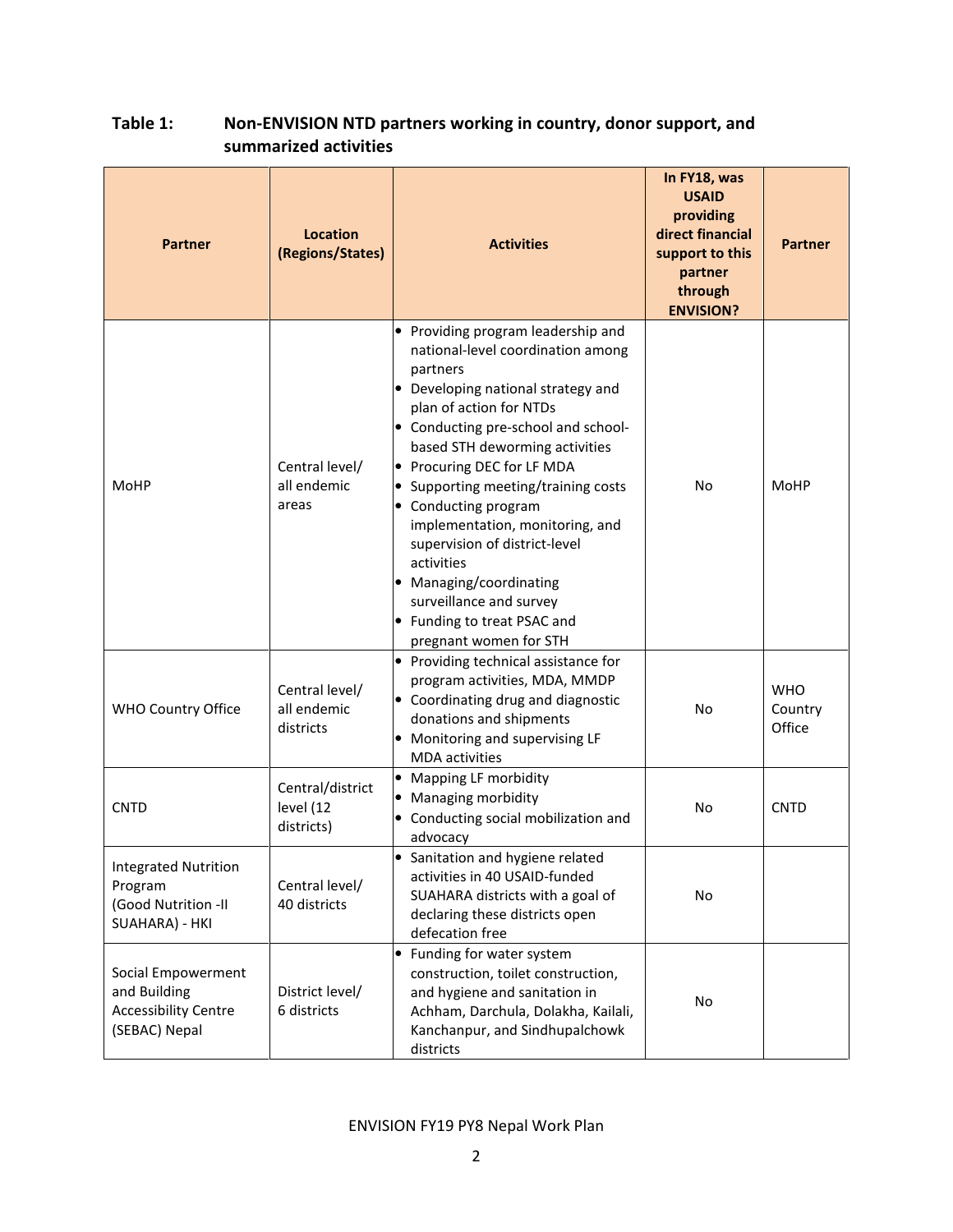## 2. National NTD Program Overview

Nepal is endemic for three preventive chemotherapy (PC) NTDs: LF, trachoma, and STH. In April 2018, WHO validated elimination of trachoma as a public health problem in Nepal.

LF elimination activities are implemented by the EDCD of the MoHP and began in 2003. STH-control activities are implemented by the Child Health Division (CHD) of the Ministry of Education (MoE) and started in 2008, targeting school-age children (SAC) in grades 1–5, and expanding in 2009 to target SAC in grades 1–10. The trachoma elimination program commenced in 2002 and activities were implemented by a Nepali nongovernmental organization (NGO), Nepal Netra Jyoti Sangh (NNJS), through the National Trachoma Program (NTP). Following validation of elimination, they will continue to support post-validation planning and related activities.

In 2010, the GoN approved the "Plan of Action for Neglected Diseases in Nepal: An Integrated National Control Program (2010–2014)." This document focused on the joint efforts of the MoHP and the MoE to control and eliminate PC NTDs. Subsequently, the GoN developed "National Guidelines and Tentative Plan of Action for the Elimination of Lymphatic Filariasis in Nepal (2016–2020)" and is preparing a new plan of action for 2016–2030 with an integrated work plan for NTDs.

In addition to the technical leadership of the MoHP, the GoN provides financial support for the implementation of MDA for the elimination of LF and the control of STH. This includes the purchase of diethylcarbamazine citrate (DEC) used during LF MDA and funding for community-based LF MDA in more than half of the country's districts. The MoHP and MoE provide joint funding for school-based STH MDA in all 77 districts. The MoHP provides technical oversight of the trachoma program and also funds trachomatous trichiasis (TT) surgeries. The Ministry of Water Supply provides funds to improve water and sanitation systems and contributes to the environmental improvement activities that form part of the trachoma and STH programs.

The NTD Technical Working Group (TWG) coordinates implementation and monitoring of MDA and surveys. The TWG also develops strategies for specific technical challenges, such as improving coverage in urban areas. In districts co-endemic for LF and STH, one round of STH MDA is conducted by the EDCD, and a second round is carried out by the CHD. In districts where only STH is endemic or where the LF program has successfully reached stop-MDA status, the CHD coordinates school-based MDA.

#### a) Lymphatic Filariasis (combined with STH if appropriate)

The national LF program is housed in the MoHP's EDCD. The NTD plan of action clearly outlines strategies and plans to eliminate LF as a public health problem by 2020, through MDA with albendazole (ALB) and DEC on an annual basis for six years. Nepal is more than halfway to achieving its LF elimination goal and is on track for all LF-endemic districts to have stopped MDA in 2021. By the end of FY18, of the 61 LF-endemic districts, 46 are expected to have stopped MDA.

Mapping was conducted with a combination of immunochromatographic test (ICT) cards, night blood surveys of microfilaremia, and clinical cases. Initially, 15 districts were identified as not requiring mapping, based on their high altitude and low vector abundance. In 2012, two mountainous districts, Gulmi and Khotang, that border LF-endemic districts were mapped using the original WHO mapping protocol and ICT cards as the diagnostic. They were found to be non-endemic for LF. Similarly, in 2012 Darchula, initially mapped and found non-endemic, was re-mapped and results showed 1.3% prevalence, which is above the treatment threshold and therefore commenced MDA. The remaining 12 districts—Dolakha, Dolpa, Humla, Jumla, Kalikot, Manang, Mugu, Mustang, Rasuwa, Sankhuwasabha,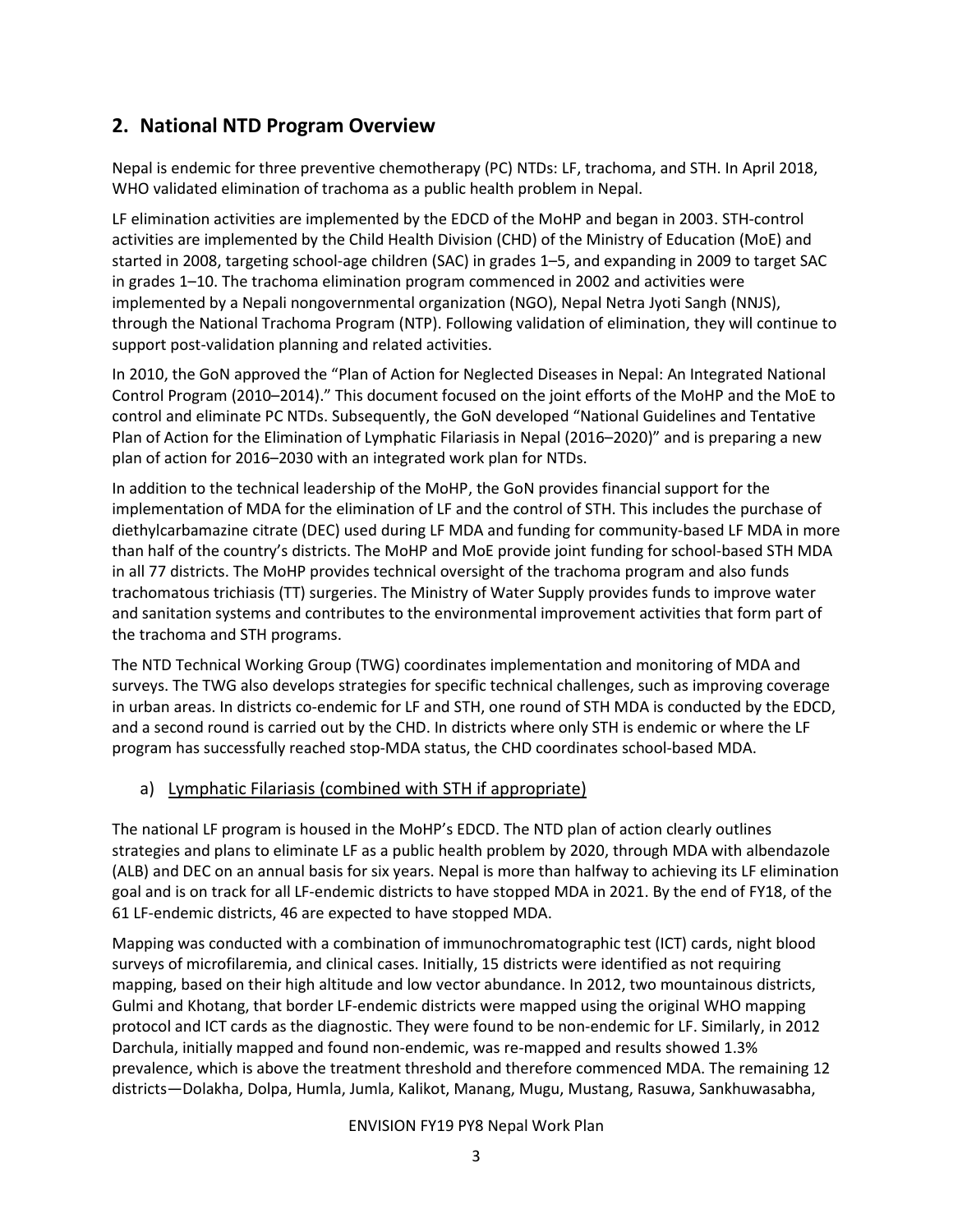Solukhumbu, and Taplejung—have not been mapped on the assumption that they are unlikely to be endemic given their mountainous geography.

USAID's support for Nepal's NTD programs commenced in 2009 under the NTD control program and continues under the ENVISION project. Support for the LF program includes funding for annual MDA in selected districts; printing and delivery of information, education, and communication (IEC) materials and training manuals for all LF-endemic districts; and reporting forms for all LF MDA districts. Other activities include LF sentinel and spot-check site surveys, post-MDA coverage surveys, transmission assessment surveys (TASs), and technical assistance to develop the NTD plan of action, monitoring and evaluation (M&E) plan, and national LF guidelines. The ENVISION project has also supported planning and review meetings, training for FCHVs prior to MDA, and training and orientation to GoN officials and NGO personnel on TAS. Since 2011, USAID has provided technical and financial support for LF/STH MDA in 56 districts, Pre-TAS in 61 districts, TAS in 38 districts, LF re-mapping in 3 districts, and LF baseline surveys in 10 districts. Five districts (Chitwan, Makwanpur, Nawalparasi, Parsa, and Rupendehi) passed TAS III in February 2018 and will continue with post-validation surveillance through the established health care system.

Low treatment coverage in some communities remains a challenge. To address this, the MoHP implements a targeted treatment strategy in those communities. This approach includes a special advocacy campaign that targets private health facility staff, professional bodies, schools, local clubs of ethnic minorities, municipality staff, and media persons, as well as enhanced monitoring and supervision. Alongside this, the MoHP has established additional treatment booths for drug administration in public places, such as in hospitals (public and private), schools, and local community clubs. The MoHP also moved to use health workers, rather than FCHVs, to carry out house-to-house visits for drug administration in selected communities. The health workers provide drinking water for swallowing the medicine as well as the medicine itself. This approach continued in FY18 and reported coverage increased slightly. Preliminary findings from monitoring and supervisory visits conducted in Banke during the 2018 MDA continue to identify rumors and fear of side effects as the main reasons for refusal of treatment.

The GoN convened an LF expert meeting in March 2018 to address the continued challenge of low coverage in some districts and failure of Pre-TAS. This brought together representatives from the 15 districts that have failed Pre-TAS/TAS surveys to share experiences and seek guidance for future LF MDA. Following the experts' opinion, the GoN plans to modify its LF MDA strategy. The program will use the following approaches when planning MDA:

- mobilize health workers for distribution of LF MDA drugs
- review the number of days for LF MDA according to the number of available health workers in guanpalikas (municipality) and the target population
- initiate social mobilization activities at least two months prior to LF MDA dates
- intensify supportive supervision and monitoring by using the WHO standard check list.

#### Morbidity Management

The GoN has been implementing lymphedema management activities and hydrocele surgeries since FY15 with supplemental funding from CNTD. Activities are targeted on the worst-affected villages based on reporting from the DPHOs during MDA campaigns. In FY15, 38 of the 41 LF MDA districts reported 10,354 cases of either lymphedema or hydrocele. Central, zonal, and district hospitals, and regional health directorates, in coordination with the DPHOs perform hydrocele surgeries. In FY16 and FY17,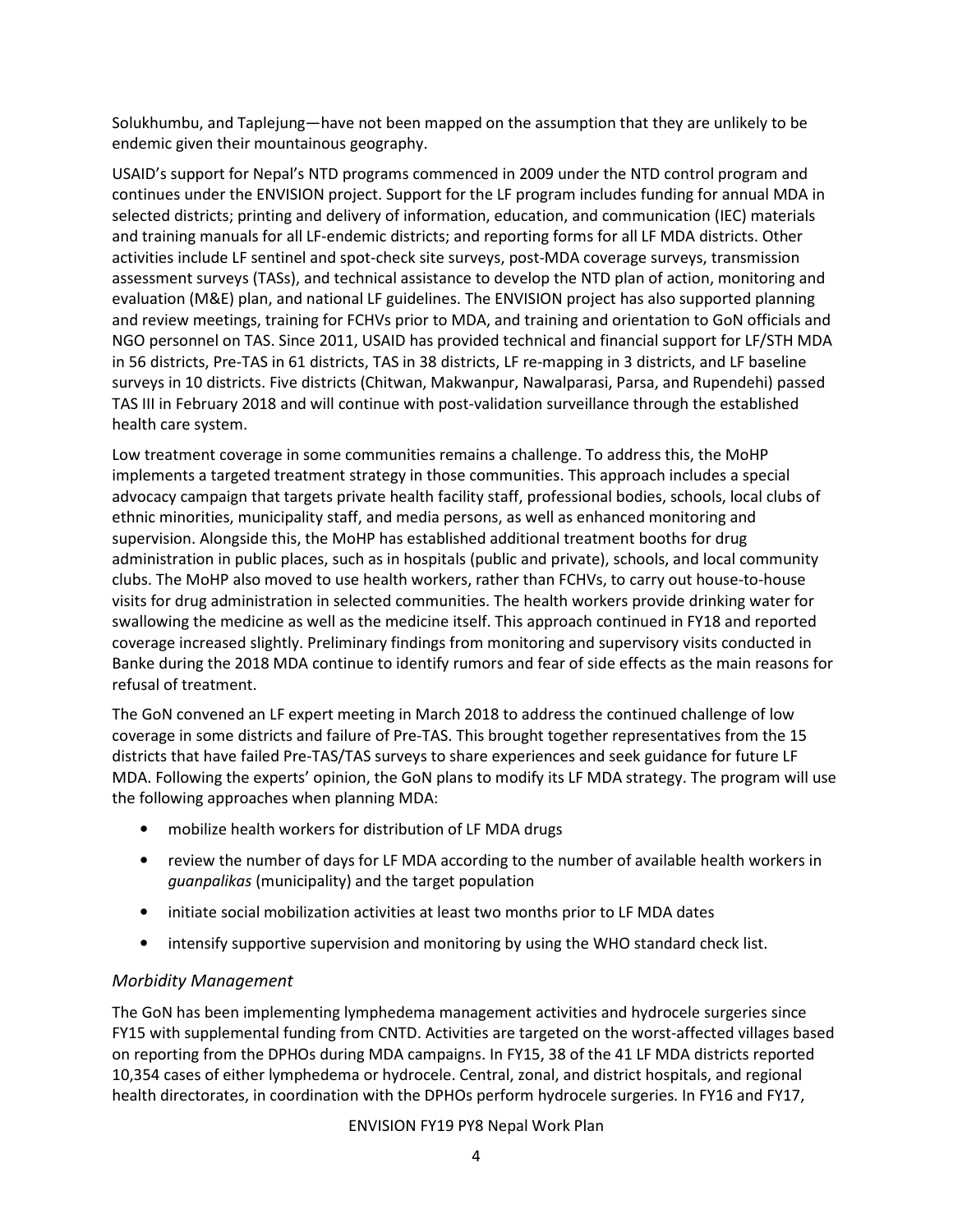morbidity mapping in four districts (Dhading, Kanchanpur, Okhaldhunga, and Saptari) identified 5,551 hydrocele cases and 2,049 lymphedema cases. An additional 69 people were identified as having both conditions. By the end of FY17, a total of 5,237 cases of hydrocele surgery had been conducted of the identified 5,551. In FY18, morbidity mapping is being conducted in 8 districts (Baitadi, Bara, Dang, Gorkha, Lamjung, Nawalparasi, Palpa, and Panchthar). Cumulative results from 12 mapped districts identified 8,989 hydrocele cases, 3,174 lymphedema cases, and 96 people identified with both conditions. An additional 16 districts will be mapped in FY19, leaving 33 districts that will require mapping. The funding covers all costs related to surgeries. Doctors performing surgeries are trained by GoN, and there is a referral system from communities to designated hospitals to treat suspected cases. This commitment and budget allocation for surgery demonstrates the GoN's leadership role in addressing LF morbidity management using the existing health system.

#### b) Trachoma

In April 2018, Nepal was officially validated by the WHO as having eliminated trachoma as a public health problem.

The MoHP outsources all eye-care services to networks of local NGOs that operate eye hospitals and clinics. The NTP is housed within NNJS, a local NGO with a network of eye hospitals in all seven provinces of the country. The NTP, which has been implementing trachoma control activities since 2002, receives oversight from the MoHP but operates semi-independently. With ENVISION's financial and technical support, the NTP completed the final three rounds of Zithromax® MDA and implemented 12 trachoma impact surveys by 2015. Trachoma pre-validation surveys (surveillance surveys) in all 20 endemic districts were implemented from 2015–2017 following Global Trachoma Mapping Project (GTMP) methodology, and all indicated a trachomatous inflammation—follicular (TF) prevalence of <5% and TT prevalence of <0.1%. In December 2016, a national trachoma dossier development workshop was organized by the MoHP, NTP, NNJS, and RTI for all eye-care stakeholders. The workshop facilitated the development of a draft trachoma elimination dossier, reviewed nationwide data, and identified remaining data gaps. These gaps included the identification of districts that were below the treatment threshold for MDA but had a baseline TT prevalence >0.2%. To address this, TT-only surveys were conducted in four districts in December 2017, and the dossier was finalized and formally submitted to WHO in March 2018.

Following validation, the MoHP and NNJS will continue to conduct post-validation surveillance through the health system. A system is in place for service providers to refer trichiasis patients to district eye hospitals, and NNJS will continue to provide support for trichiasis surgery services in all its eye hospitals. All TT surgeries will be closely monitored and data on the residence of the patient will be collected and analyzed; action will be taken if an unexpected number of TT surgeries is reported in any geographical area. Furthermore, NNJS is proposing, if funding is available, post-validation surveillance to monitor for any recrudescence of trachoma in two districts (Doti and Kapilvastu) with high baseline prevalence.

#### c) Soil-transmitted Helminths

All 77 districts in Nepal are endemic above the treatment threshold of 20% for STH, based on districtlevel studies carried out in the 1990s and 2000s. The NTD control program aims to control STH in SAC through biannual treatment with ALB to reduce the intensity of infection and prevent infected individuals from developing morbidity. The CHD implements STH-control activities for pre-school-age children (PSAC) and SAC. Pregnant women are treated by the Family Health Division under the safe motherhood program. The CHD collaborates with the MoE to conduct school-based deworming,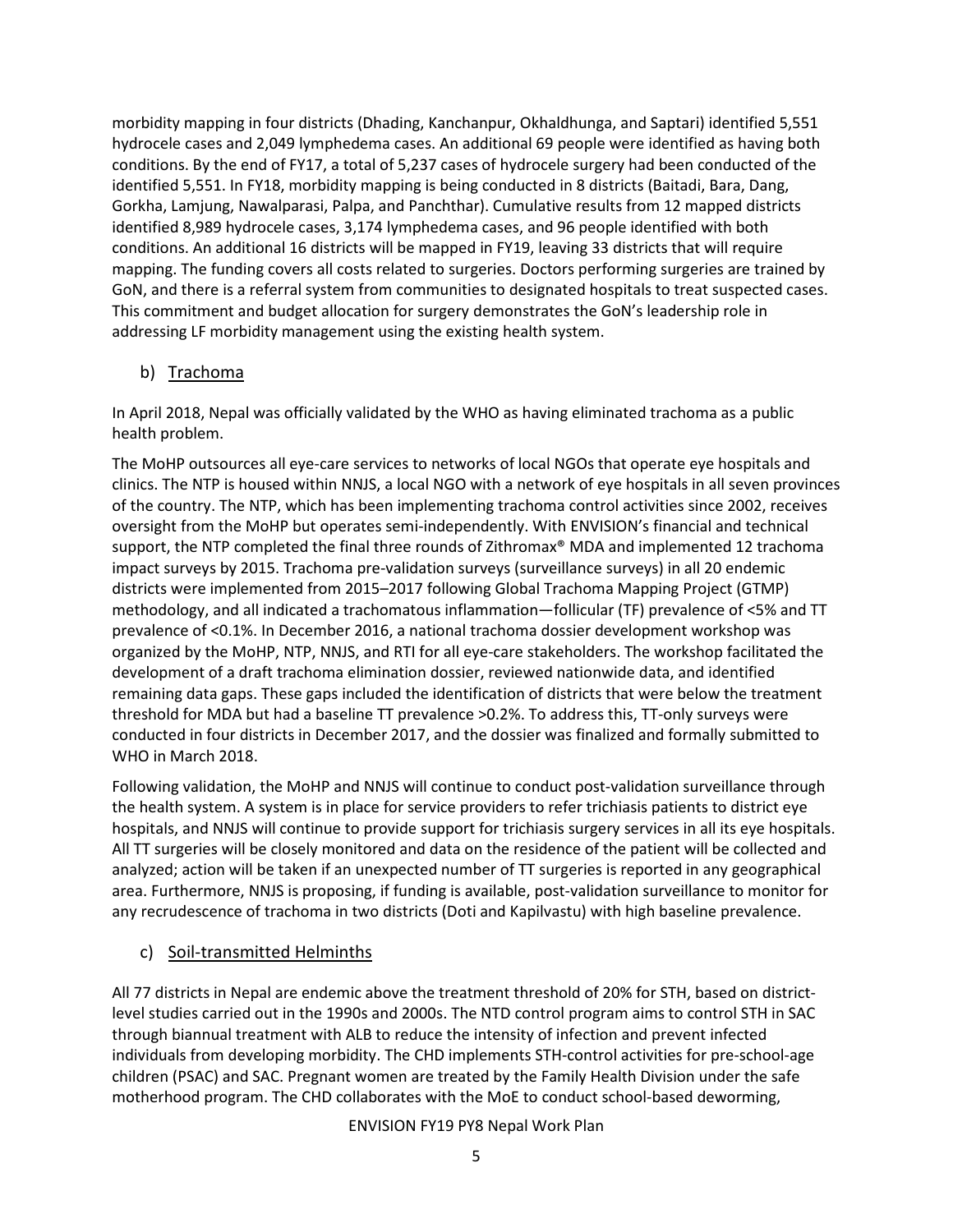targeting 6.1 million SAC annually, as a major sub-activity of the School Health and Nutrition Program. In 2012, the program achieved national coverage for public school children in grades 1–10. In 2013, the program was expanded to include children in private schools in the same grades. ENVISION funded an STH prevalence survey in FY14–FY15, which found a national STH prevalence of 20.7%. In 2015, a complementary survey to determine the prevalence of STH among PSAC and women of child-bearing age was conducted with funding from the MoHP, United Nations Children's Fund, and the US Centers for Disease Control. The results of this survey have not been disseminated.

STH MDA is coordinated with LF MDA where co-endemic. In these areas, one round of MDA is conducted with DEC+ALB. Treatment of PSAC and pregnant women for STH is implemented with support from other funders. As the LF program scales down, the government-funded STH program has taken over deworming through a school-based platform. EDCD shares with the CHD information about districts where LF MDA has stopped. Based on this, the government-funded STH MDA resumes its SAC deworming program as usual, e.g., twice a year under the school health program.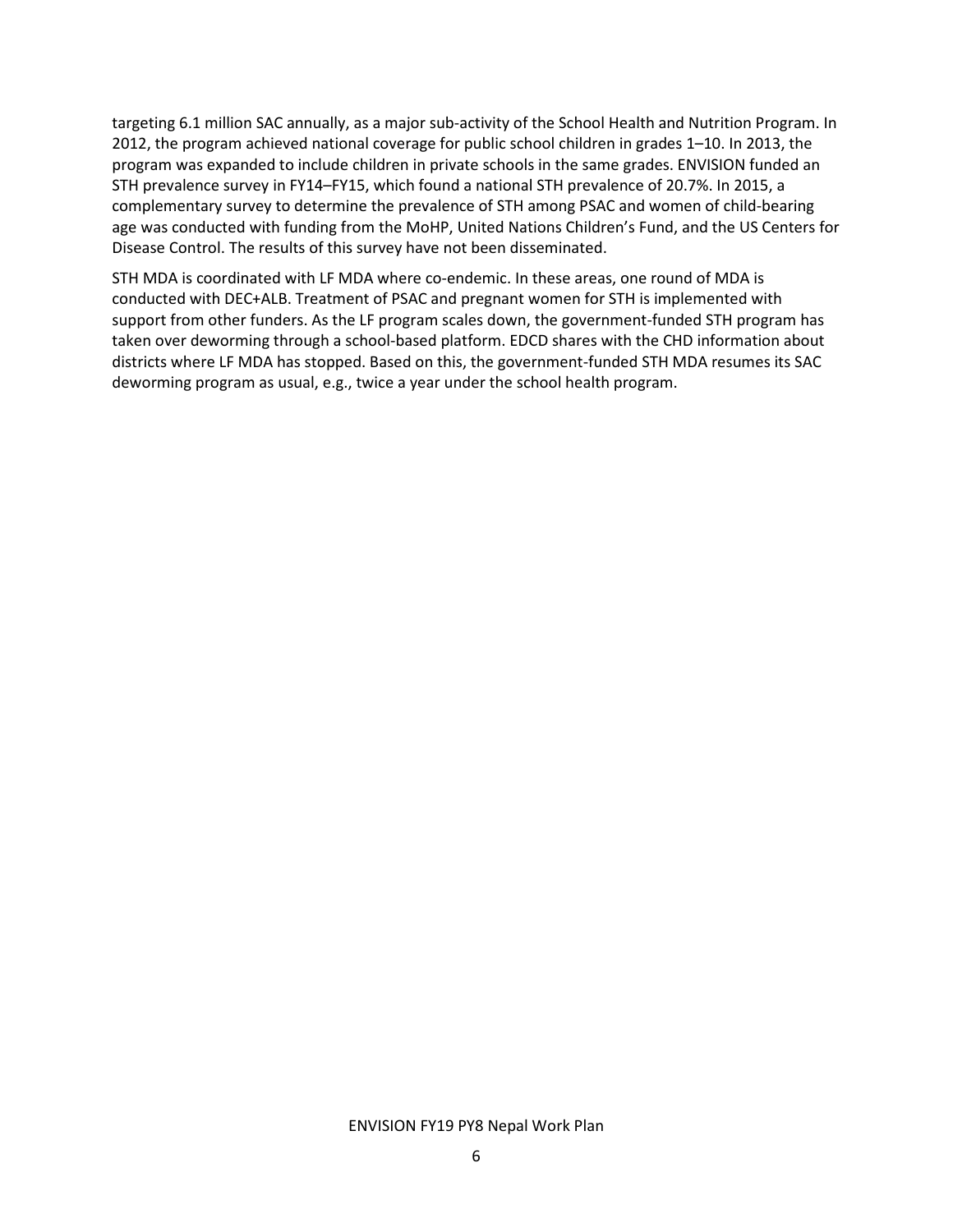## 3. Snapshot of NTD Status in Country

| Table 2: | Snapshot of the expected status of the NTD program in Nepal as of September |
|----------|-----------------------------------------------------------------------------|
|          | 30, 2018                                                                    |

|                     |                                       |                                      | Columns C+D+E=B for each<br>disease*                  |                                             |                                                     | Columns F+G+H=C for each disease* |                                                                                   |                                                                                    |                                                                                                                              |  |  |
|---------------------|---------------------------------------|--------------------------------------|-------------------------------------------------------|---------------------------------------------|-----------------------------------------------------|-----------------------------------|-----------------------------------------------------------------------------------|------------------------------------------------------------------------------------|------------------------------------------------------------------------------------------------------------------------------|--|--|
|                     |                                       |                                      | <b>MAPPING GAP</b><br><b>DETERMINATION</b>            |                                             |                                                     |                                   | <b>MDA GAP DETERMINATION</b>                                                      | <b>DSA NEEDS</b>                                                                   |                                                                                                                              |  |  |
| A                   | B                                     | $\mathbf{C}$                         | D                                                     | E                                           | F                                                   |                                   | G                                                                                 | H                                                                                  | ı                                                                                                                            |  |  |
|                     | <b>Total No. of</b>                   | No. of<br>districts                  | No. of<br>districts                                   | No. of<br>districts                         | No. of districts<br>receiving MDA<br>as of 09/30/18 |                                   | No. of districts<br>expected to be<br>in need of MDA<br>at any level:             | <b>Expected No. of</b><br>districts where                                          | <b>No. of districts</b>                                                                                                      |  |  |
| <b>Disease</b>      | <b>Districts in</b><br><b>COUNTRY</b> | classifie<br>d as<br>endemic<br>$**$ | classifie<br>d as<br>non-<br>endemi<br>$c^{\ast\ast}$ | in need<br><b>of initial</b><br>mappin<br>g | <b>USAID</b><br>funde<br>d                          | <b>Others</b>                     | <b>MDA</b> not yet<br>started, or has<br>prematurely<br>stopped as of<br>09/30/18 | criteria for<br>stopping district-<br>level MDA have<br>been met as of<br>09/30/18 | requiring DSA<br>as of 09/30/18                                                                                              |  |  |
| LF                  | 77                                    | 63                                   | 14                                                    | $\Omega$                                    | 4                                                   | 11                                | $\Omega$                                                                          | 48                                                                                 | <b>FY18</b><br>Pre-TAS:<br>$10***$<br>TAS: 10****<br><b>FY19</b><br>re-Pre-TAS: 4<br>TAS1: 10<br><b>TAS2: 12</b><br>TAS3: 14 |  |  |
| Onchocerci<br>asis  |                                       | 0                                    | 77                                                    | N/A                                         | N/A                                                 | N/A                               | N/A                                                                               | N/A                                                                                | N/A                                                                                                                          |  |  |
| Schistosomi<br>asis |                                       | $\Omega$                             | 77                                                    | N/A                                         | N/A                                                 | N/A                               | N/A                                                                               | N/A                                                                                | N/A                                                                                                                          |  |  |
| <b>STH</b>          |                                       | 77                                   | $\mathbf 0$                                           | $\mathbf 0$                                 | 4                                                   | 73                                | $\mathbf 0$                                                                       | $\mathbf 0$                                                                        | 0                                                                                                                            |  |  |
| Trachoma            |                                       | 22                                   | 55                                                    | 0                                           | 0                                                   | 0                                 | 0                                                                                 | 22                                                                                 | 0                                                                                                                            |  |  |

\*If Columns C+D+E do not equal B for mapping of each disease, or if Columns F+G+H do not equal C for treatment of each disease, please reconfirm figures and then add detailed footnotes explaining the discrepancies.

\*\*If mapping results are not available at the time of work planning, add a footnote explaining how many districts were mapped and for which endemicity data are not yet available. Do not count them as districts in need of initial mapping (Column E).

\*\*\*\*Pre-TAS and TAS under FY18 will be completed by October 31, 2018.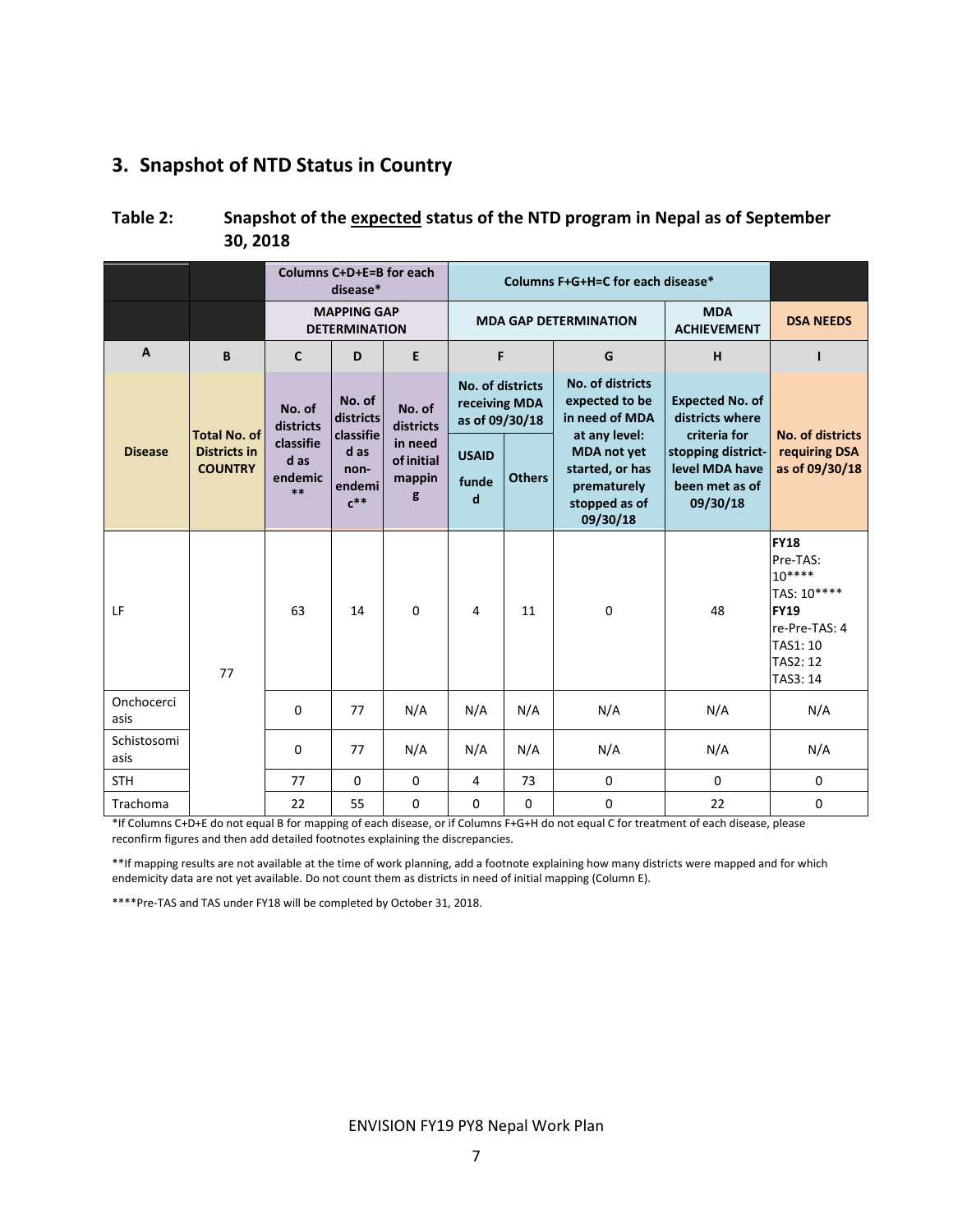# PLANNED ACTIVITIES

## 1. NTD Program Capacity Strengthening

## a) Strategic Capacity Strengthening Approach

## Capacity goals

The goals of FY19 capacity strengthening activities are to: (1) continue to strengthen the program management capacity of EDCD/MoHP to adequately respond to emerging challenges of the LF program and to implement high-quality M&E activities, and (2) document achievements against the goals of elimination of LF and the control of STH.

## Capacity strengthening strategy

i) DSA Implementation: As part of efforts to build a strong M&E culture and skillsets of the EDCD, ENVISION will continue to strengthen the implementation of disease-specific assessments (DSA). This will be done through implementation of WHO TAS guidelines, improving the TAS outcomes checklist, TAS supervision checklist, and other available resources to ensure high quality surveys from the design through reporting stages. ENVISION will continue to provide the required technical support for DSAs through monitoring and supportive supervision. On-the-job training, mentoring, coaching, and findings from supervisory visits using the TAS checklists will be used as a process improvement to enhance the capacity and skills of EDCD.

ii) Monitoring and Supervision: Using the MDA and TAS supervision checklists, ENVISION will continue to build monitoring and supervision skills within the EDCD/MoHP to ensure the implementation of quality DSAs and MDA. The objective is to enhance performance observation, improve standards and quality, follow up on issues, and use the feedback for performance improvement, mentoring, and training.

iii) NTD Program Management: ENVISION will enhance the program management skills of staff members of the national NTD program using the global NTD Toolbox developed by the ENVISION project. The overall objective of this strategy is to ensure the national NTD program takes full ownership, management, and maintenance of the WHO integrated database; plans and implements successful MDA; improves the quality of reporting to WHO and other partners; and increases the use of data for decision-making (Data Action Guide).

#### b) Capacity Strengthening Objectives and Interventions

#### Objective 1: Improve DSA Implementation

Intervention 1: ENVISION will conduct on-the-job training with the new staff of the EDCD and MoHP to orient and train them on the WHO TAS guidelines to build their skillsets. On-the-job training will be done daily by the ENVISION Program Manager and M&E Coordinator as they work with the EDCD staff in planning and implementing activities.

#### Objective 2: Enhance Monitoring and Supervision

Intervention 1: The ENVISION team will work directly with the EDCD and MoHP staff on use of the supervision checklists for TAS and MDA, timely reporting and data analysis, and quality DSA implementation.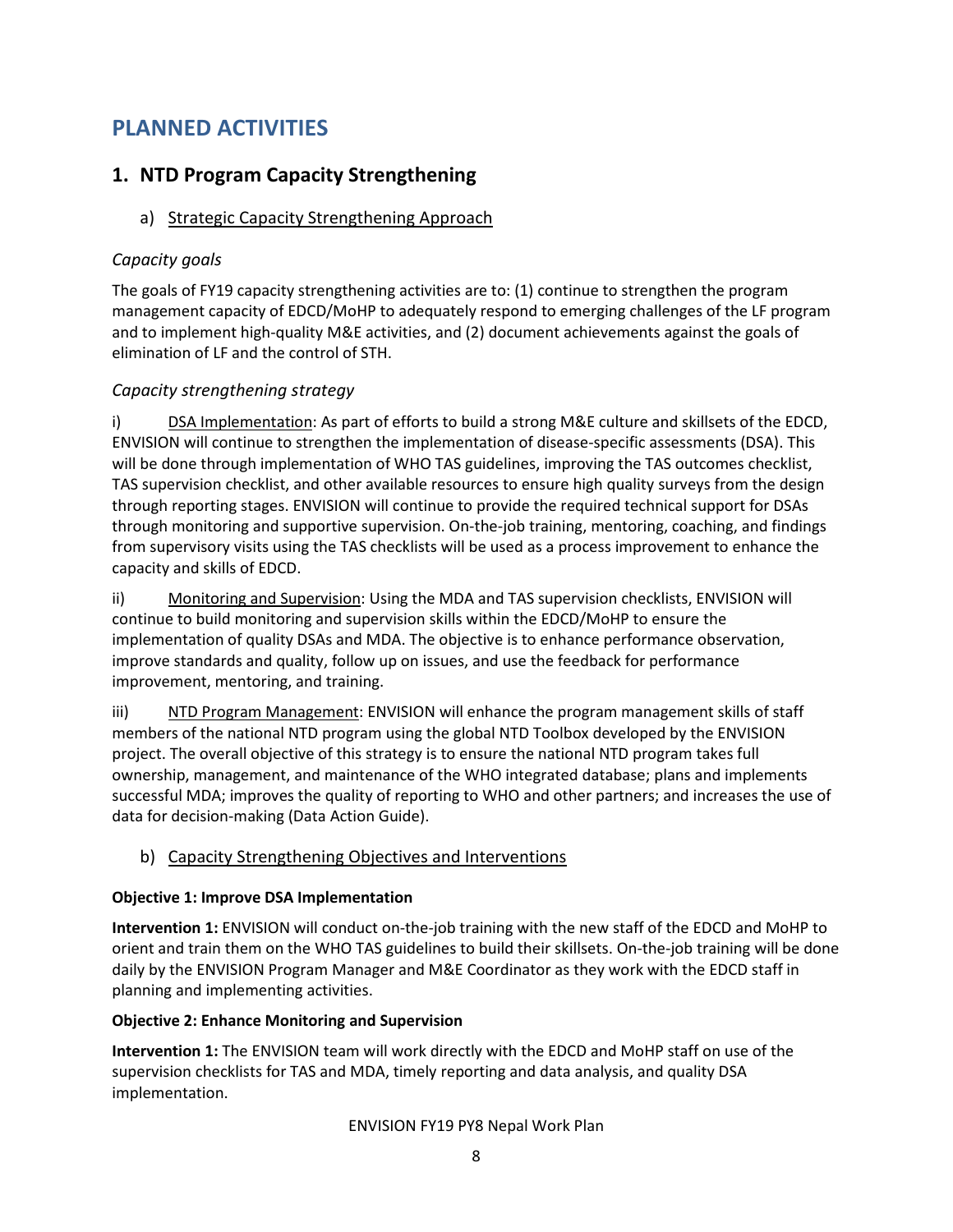Intervention 2: The ENVISION team and the key EDCD staff will identify research topics for publication. Proposed topics for abstracts include TAS failures, social mobilization activities to improve coverage and compliance, country ownership, and progress towards trachoma elimination. As part of this, a number of potential research topics were identified for development for publication. In FY19, the process to build the capacity of the ENVISION team and EDCD to document programmatic successes and challenges will continue with support from ENVISION US staff.

#### Objective 3: Strengthen NTD Program Management

Intervention 1: NTD Toolbox orientation for national NTD staff. In FY18, ENVISION used the ENVISION NTD Toolbox as a key resource to build the capacity of the national NTD program. In FY19, ENVISION will promote this resource within the national NTD network, including the new staff of the MoHP, EDCD, and local governments responsible for implementing NTD activities as one of the vehicles for capacity strengthening.

#### c) Monitoring and Evaluating Proposed Capacity Strengthening Interventions

ENVISION staff will continue to meet regularly with EDCD to discuss the progress of capacity strengthening activities and needs in key technical, managerial, financial, and operational areas. Other meetings described under Strategic Planning and Advocacy will also serve as opportunities for ENVISION and EDCD to discuss capacity strengthening needs, opportunities, and progress.

ENVISION will ensure an effective dialogue through meetings and phone calls with the EDCD/MoHP and all stakeholders on issues relating to identifying NTD capacity gaps, opportunities, and priorities. This will lead to awareness of establishing resource mobilization objectives and priorities among all the stakeholders.

## 2. Table 4: Project Assistance

a) Strategic Planning

In FY19, RTI will provide support to EDCD to implement the following LF MDA planning activities.

#### Activity 1: TWG Meetings

The TWG meetings coordinate the three independent NTD programs (LF, trachoma, and STH). In FY19 ENVISION will fund two TWG meetings, attended by the ENVISION Resident Program Advisor and Program Manager. These meetings will provide oversight for the national NTD programs, and ENVISION will report on the progress of planned ENVISION-funded activities and provide technical expertise for any proposed changes in strategy that may come up during the meeting. ENVISION will also continue to advocate and sensitize TWG members to implement expert recommendations, identify innovative ways to increase MDA coverage in low-performing municipalities and districts, address coverage issues in non-compliant populations, and work closely with districts that have failed Pre-TAS and TAS, and those at risk of failing. The need for GoN to increase funding for NTD activities post-ENVISION will be a key agenda item discussed during the FY19 meetings.

#### Activity 2: LF MDA Annual Review Meeting

ENVISION will provide financial support for four provincial review meetings following MDA. This is an important process improvement activity for LF/STH MDA. These meetings take place at the regional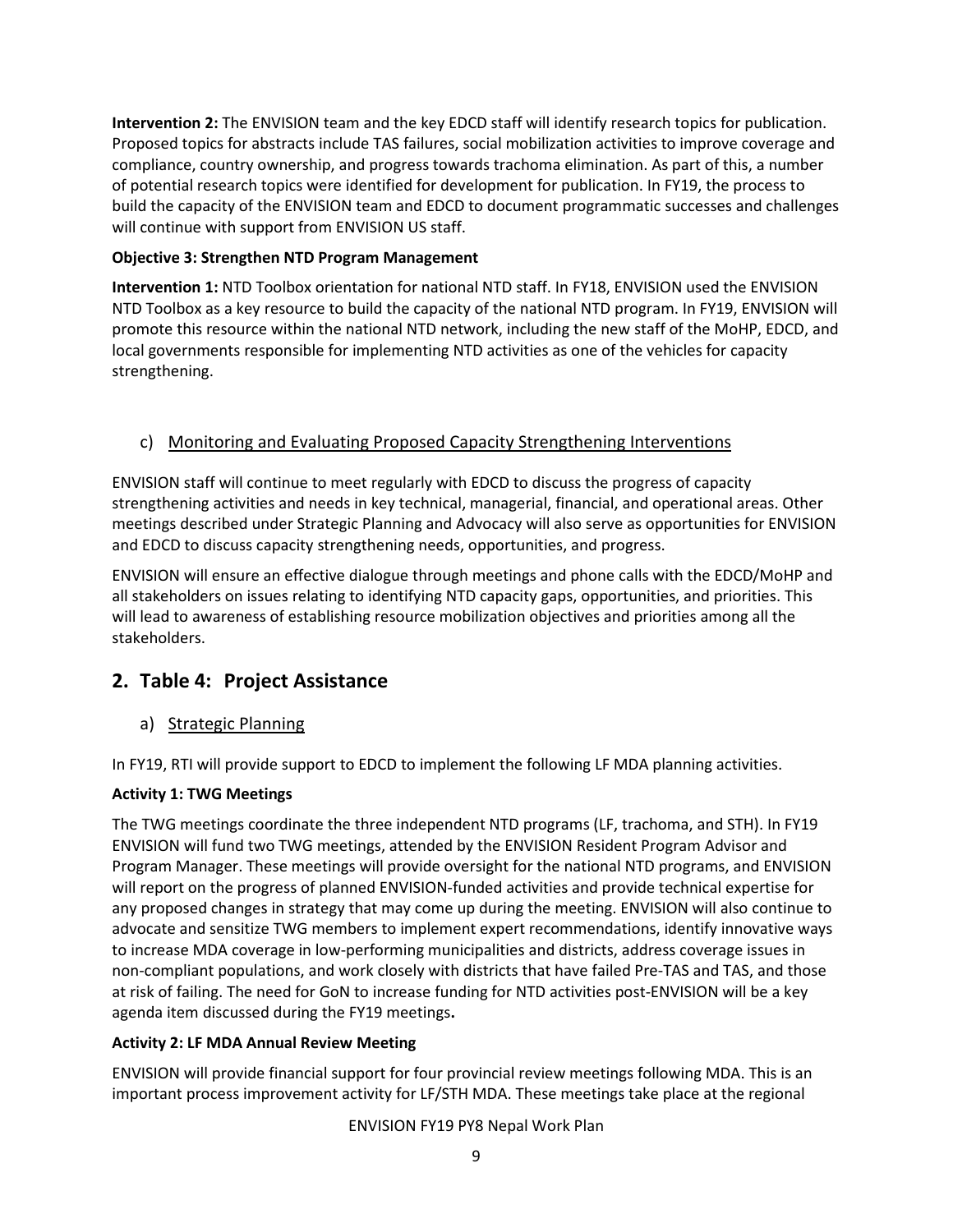level following MDA and are facilitated by EDCD and the ENVISION team, and include participants from the central, provincial, and district levels. The meetings review MDA activities and discuss lessons learned to inform plans for future campaigns in line with EDCD and ENVISION priorities. During the meetings, preliminary MDA coverage results, challenges, and resource management issues are discussed. The municipality coverage data received through ENVISION and EDCD are presented for discussion. ENVISION will work with the assigned health officers under the new structure to use the NTD data action planning tool to lead the review meetings.

#### Activity 3: Provincial LF MDA Planning Meetings (5 events)

ENVISION will provide funding for provincial planning meetings in five provinces, an important pre-MDA planning activity. EDCD, in partnership with RTI ENVISION staff, will facilitate the meetings. The meetings are designed to engage and mobilize key provincial stakeholders and orient municipal level health supervisors to promote the successful implementation of upcoming LF MDAs. Progress on recommendations from previous regional review meetings will be reviewed, with discussions focusing on developing municipal and community-specific strategies for increasing coverage and compliance. In FY19, ENVISION in coordination with EDCD will use these platforms to advocate the importance of NTD activities and how they should be prioritized for funding in the planning and rollout of the new federal governance system.

#### Activity 4: District-Level Coordination Meeting with Stakeholders

In FY19, ENVISION will provide funding to municipalities where the district headquarters is located in 4 districts to organize district-level sensitization and awareness meetings. As part of the pre-MDA planning process, other government and NGO stakeholders are expected to mobilize their officials in advance of MDA. District stakeholders, including members of civil society organizations, will be invited to the district headquarters to participate in the events. These district-level coordination meetings will provide opportunities to orient stakeholders on the status of LF in the district, the need for MDA, and how they can support the campaigns. Ultimately, the goals of these sensitization meetings are to increase the involvement of stakeholders in developing solutions to increase MDA coverage and to address concerns and misinformation.

#### Activity 5: Municipality-Level Orientation (Palika-level Orientation)

ENVISION will fund 38 LF MDA municipality-level orientations across 4 districts. The one-day orientation will inform municipal political, social and religious leaders, teachers, and other stakeholders about the LF program and upcoming MDA and get their support and commitment to encourage participation from within their groups. Municipal health staff will present results from the previous year's MDA, the successes and challenges, and will outline plans for FY19 MDA with community-specific actions to improve coverage. ENVISION staff, in coordination with EDCD and WHO technical staff, will attend most of these orientations in the four ENVISION-supported districts (Banke, Bardiya, Kailali, and Kanchanpur).

#### Activity 6: MDA Planning Meeting

ENVISION will fund LF MDA planning meetings in the 38 municipalities of the 4 districts. Municipality officials and health workers will participate in the planning meetings. Municipal level health staff will present the results from the previous year's MDA, successes and challenges, and will discuss in detail the plans for FY19 MDA including the community-specific actions to improve coverage. Outcomes from this meeting will be a municipality level MDA implementation plan for upcoming treatment. The plan will include social mobilization activities, including any group/community-specific targeted social mobilization activities, MDA logistics, specific actions to address any logistical and operational challenges, monitoring and evaluation activities of the MDA, supervision, serious adverse event (SAE)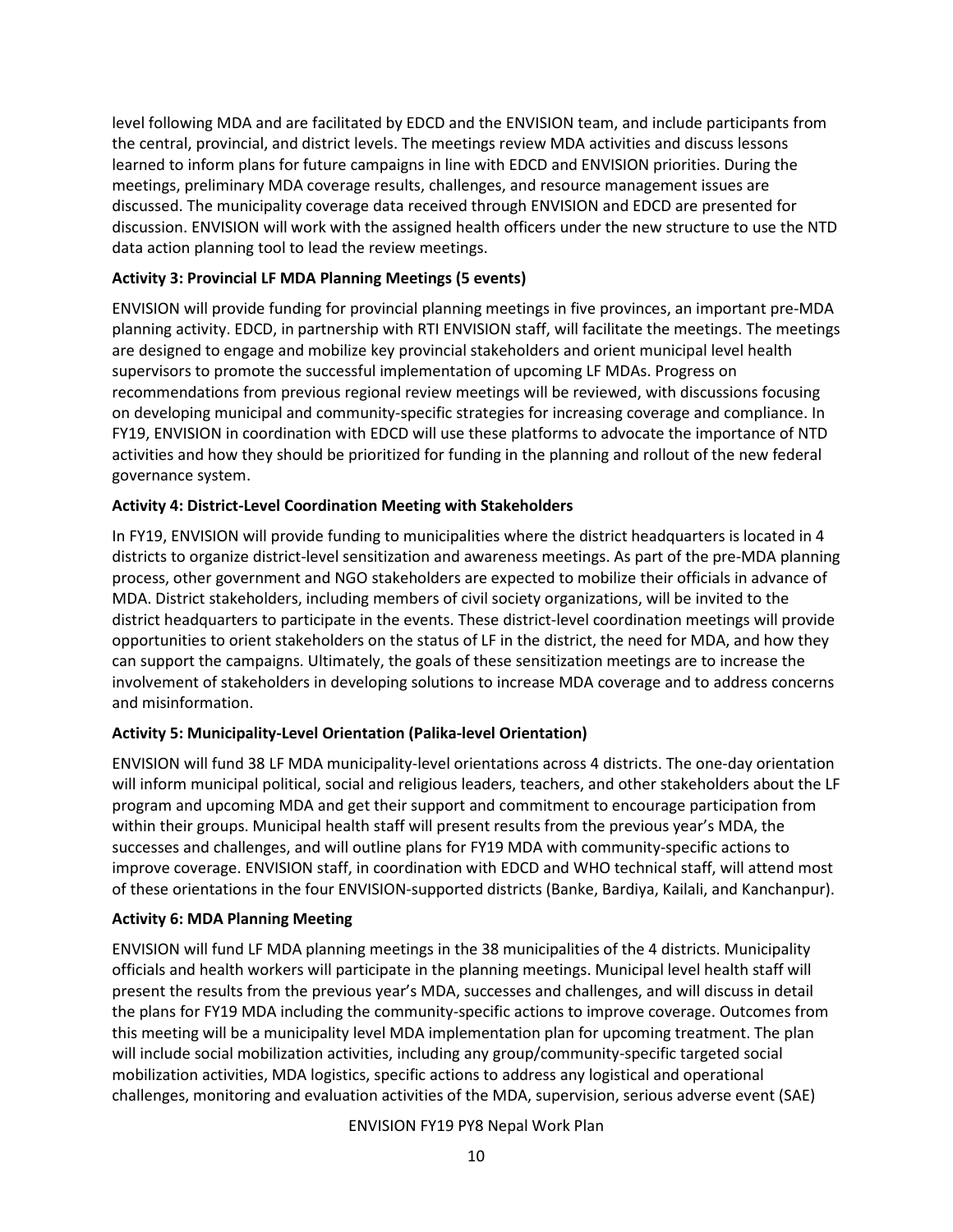management, and drug supply management plans. Supervisors for the municipality will also be trained on the expectations of their role and reporting requirements during the MDA and use of the supervisory coverage tool. ENVISION will promote the use of the NTD data action guide (DAG) as a means to analyze sub-district level data to identify priority areas for MDA planning efforts and will facilitate discussion on improving MDA coverage and compliance. ENVISION staff, in coordination with EDCD and WHO technical staff, will attend most of these planning meetings.

#### Activity 7: Hospital-level Orientation

Hospitals play an important role in managing referred AEs/SAEs cases during LF MDA as they act as referral centers. ENVISION will support a hospital level orientation in four districts (Banke, Bardiya, Kailali and Kanchanpur). The purpose of this orientation is to orient hospital staff including doctors, nurses and other paramedics about the LF MDA, possible adverse events, and their supportive role in managing those in their hospitals. This is important because some will be part of the municipalities' rapid response team.

#### b) NTD Secretariat

The NTD Secretariat plays an important role in fostering coordination among the MoHP divisions implementing LF, STH, and trachoma, and with the Department of Education (DoE) and Department of Water and Sanitation Services (DWSS). This coordination includes high-level support for planning and budgeting processes to all divisions and stakeholders. For example, the Secretariat works with all divisions to present their NTD-specific budget activities to the PPICD chief. The Secretariat also facilitates strategic and policy dialogue among NTD stakeholders by coordinating regular technical and oversight meetings for all NTD program offices. ENVISION will fund NTD Secretariat running costs including communications and supplies.

#### c) Building Advocacy for a Sustainable National NTD Program

#### Activity 1: Central-Level Sensitization Meetings

ENVISION will support two central-level sensitization meetings for media houses, journalists, and health professionals. These interaction meetings will be organized by EDCD at the central level. Their purpose is sensitization on the objectives of LF MDA campaigns, provision of briefing materials, and answering questions about NTDs and the safety of the drugs (DEC + ALB). During these, EDCD/MoHP will seek support from these professional groups to ensure successful implementation of LF MDA. Clear communication channels will be established and shared with media houses and journalists to seek clarification on any misinformation or rumors.

#### Activity 2: Trachoma celebration

To celebrate the achievement of elimination of trachoma as a public health problem in Nepal, ENVISION, in cooperation with NNJS, MoHP and WHO, will organize a half-day celebration. Participants will include high-ranking government officials, district health representatives from endemic areas, WHO, USAID and other stakeholders that helped the country reach this milestone.

#### Activity 3: School health education

Students are considered to play an important role in ensuring treatment compliance, their own participation and the education of parents and other community members of the benefits of taking drugs during LF MDA. In FY19, ENVISION will continue to support school health education sessions in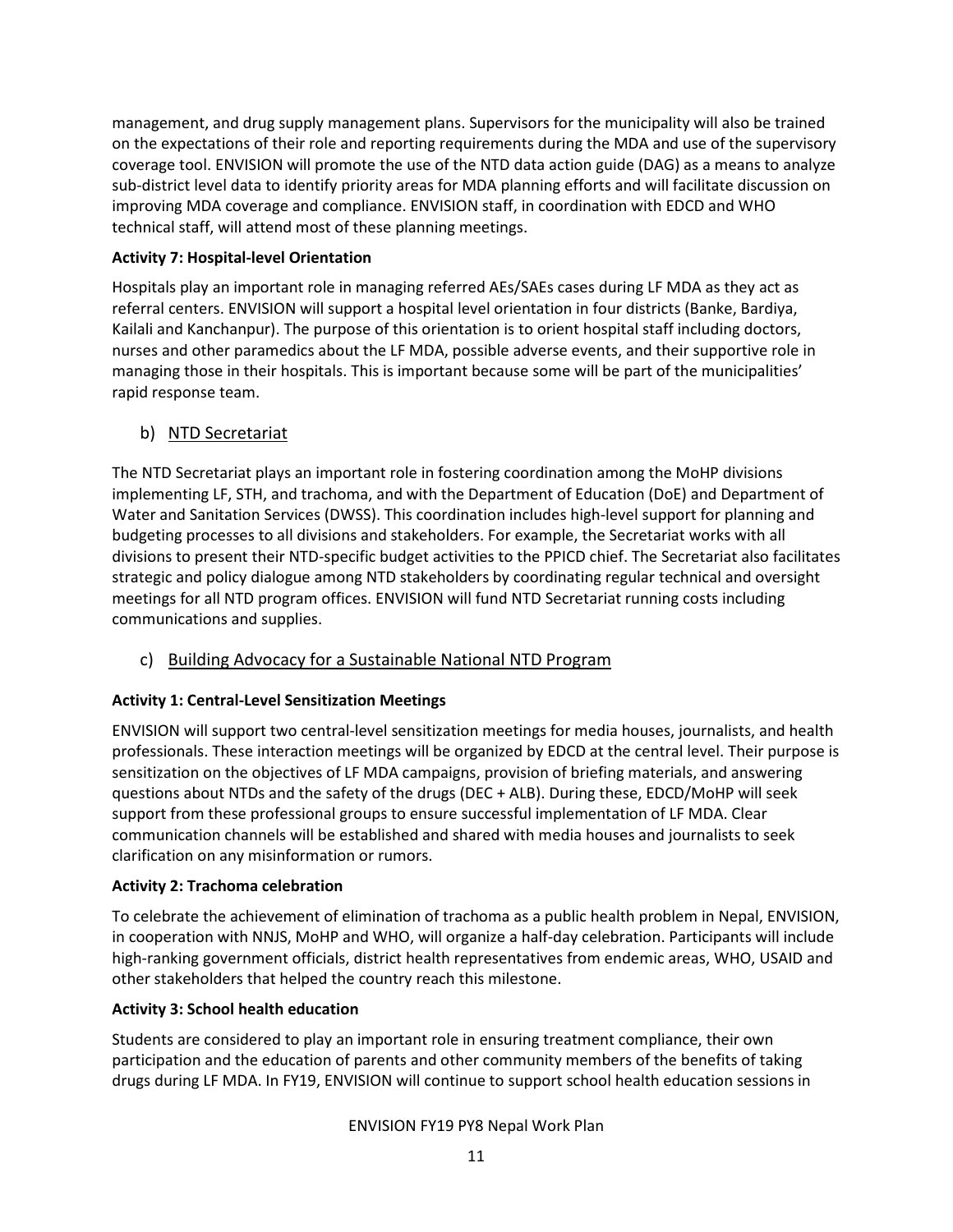four districts (Banke, Bardiya, Kailali and Kanchanpur). These sessions will be conducted by local health workers in selected schools of their health facilities catchment areas.

#### Activity 4: District-Level Journalist Interaction Meetings

Positive media attention during LF MDA and the provision of correct information and clear messages to the population have been identified as crucial in building confidence in the safety of drugs. The national NTD program has found that engaging with the media as partners in the planning and implementation of MDA at the central and local levels has improved the dissemination of accurate news reports and prevented negative campaigns and false rumors about the treatment. There were not been any reported SAE cases in FY18. Four district-level journalist sensitization and interaction meetings will be organized to build on the successes of the previous media interactions. The municipality where the district headquarters is located will invite local print and audio-visual journalists to a one-day sensitization meeting to discuss the purpose of the LF campaign, achievements, and challenges; provide briefing materials; and answer questions about the disease. ENVISION and EDCD staff will attend some of these events to answer questions and help with the sensitization.

d) Mapping

Trachoma: Trachoma has been eliminated from Nepal. No further mapping is needed.

LF: Sixty-five districts have been mapped; 63 districts are endemic and 2 are non-endemic. Twelve districts have never been mapped due to their high altitude and the lack of evidence of vector transmission. RTI has encouraged EDCD/MoH to discuss with the WHO/Regional Program Review Group (RPRG) documenting recent evidence of malaria and dengue transmission in some of the highland nonendemic LF districts to confirm that no additional mapping is necessary.

STH: ENVISION supported a national prevalence survey in FY13–FY14, and no further mapping is required. The results indicated that the far-Western Development Region of Nepal has the lowest estimated prevalence for all three infections (Ascaris, Trichuris, hookworm). The mid-Western Development Region has the highest prevalence of 27.7% for at least one infection. Among all the infections, Ascaris infection has the highest prevalence of 22.7% in the mid-Western Development Region. The Western Development Region has the second highest prevalence (21.9%) of Ascaris infection.

e) MDA Coverage

#### Activity 1: MDA Campaign

ENVISION will fund an MDA census in the four MDA districts. Prior to MDA, FCHVs will visit every household in their designated areas and update their registers. The names and ages of householders are updated to ensure their eligibility to take the drugs during LF MDA. The census register will be used to plan drug requirements.

#### Activity 2: SAE Management

In certain communities, people are still reluctant to take the drugs, which has caused districts to miss their coverage targets. As a result, the EDCD has developed a strong system to address any reported SAEs. If an SAE occurs during LF MDA, the municipality will respond through a rapid response team of physicians and health workers in coordination with local hospitals. The municipality will also report any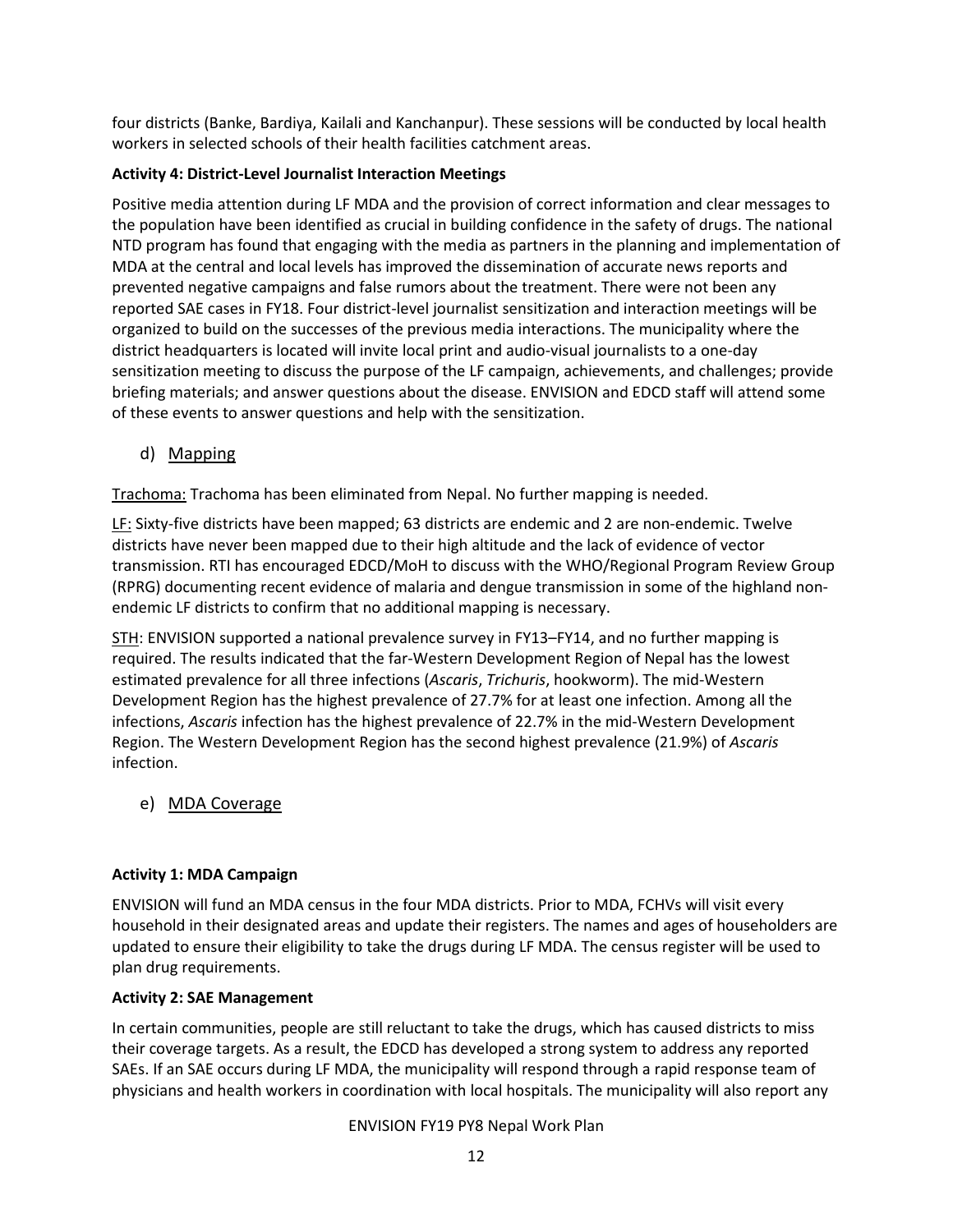suspected or confirmed SAE case to EDCD, which then reports it to the WHO country office and to ENVISION.

#### f) Social Mobilization to Enable NTD Program Activities

#### Activity 1: Television Broadcasts

As confirmed by coverage surveys conducted from 2011–2017, depending on the geographical area (rural and urban) mass media including radio and TV are effective sources of MDA awareness. In urban areas, the national and local TV channels are considered very reliable in providing information on LF MDA. The media plays an important role in communicating the LF MDA campaign schedule. ENVISION will fund public service announcements about LF MDA for national television broadcast. Messages will include information to the public about the date and location of MDA, benefits of the drugs, and the safety of DEC+ALB.

In previous years announcements have been broadcast for only 3 days before and during LF MDA. This limited broadcast has not been able to draw the attention of the majority of the population. In discussions to identify how to make it more effective, district managers suggested starting the announcement well before the MDA. Therefore, in FY19 ENVISION is planning to support one daily broadcast for 25 days over a two-month period, increasing up to three time per day leading up to the MDA. The broadcast schedule will be finalized in coordination with EDCD.

#### Activity 2: Newspaper Notice

It is a legal requirement in Nepal to publicize all upcoming MDA and provide information on the safety of medications in the national newspaper. Information regarding the MDA and the government's commitment to the safety of the drugs is published in the two GoN-owned national newspapers in Nepali and in English (Gorkhapatra and The Rising Nepal). At the request of EDCD, ENVISION will fund LF MDA-related advertisements in these newspapers to inform the general population about the date and locations of upcoming LF MDA, the safety of the drugs, and their importance.

#### Activity 3: Telefilm for LF MDA sensitization

WHO experts have suggested increasing efforts in social mobilization and awareness using different modalities. In Nepal health programs for leprosy, tuberculosis, HIV, and immunization have used telefilms for program awareness and have been able to achieve good coverage. In FY18 ENVISION supported the development of video clips with LF messages, statements from people suffering from lymphedema and hydrocele, and messages from leaders and doctors in the communities. This clip was able to raise community awareness and generate trust in the LF elimination program and in taking the drugs.

Based on this, ENVISION plans to support the MoHP/LF elimination program to produce a telefilm in which popular actors from Nepal will act out storylines that help deliver LF messages. This will be approximately 30 minutes in length. This telefilm will address misbeliefs and fear of treatment side effects. It will be produced in close coordination with EDCD and other divisions of MoHP responsible for health communication.

#### Activity 4: Community FM Radio for LF MDA Awareness

ENVISION will provide funding, for municipalities in the four districts to conduct MDA awareness campaigns using local FM radio stations. The local radio campaigns are expected to persuade key beneficiary audiences to participate in MDA, through reminding them of the importance of treatment.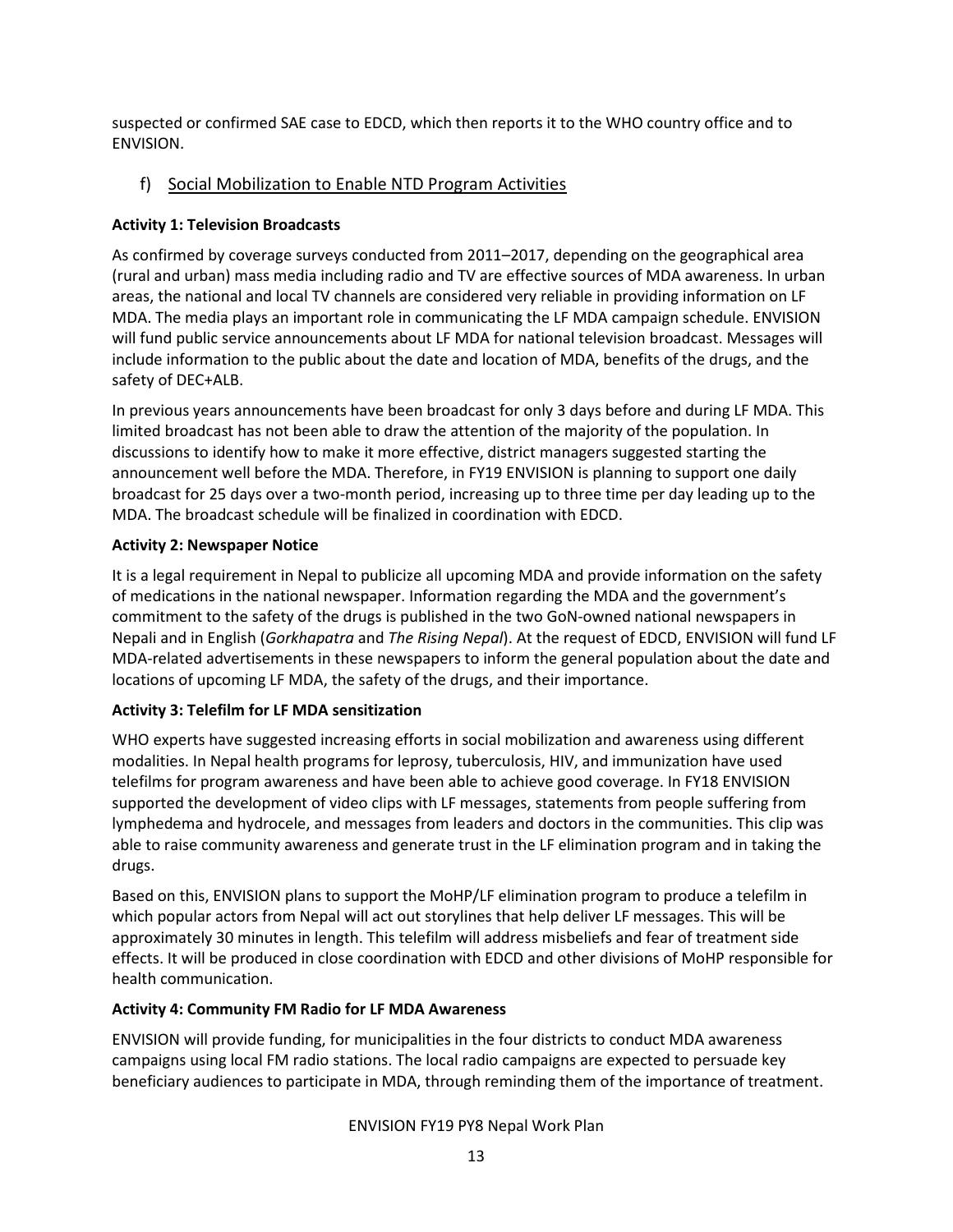The local FM radio stations are an important channel to reach beneficiary populations and provide information about MDA and NTDs.

#### Activity 5: Community-Level Mobilization

In the 38 municipalities of the 4 districts funded by ENVISION, local health workers and FCHVs will hold meetings with local community leaders and school teachers to inform them of the MDA a few weeks before it is scheduled to occur.

#### Table 3: Social mobilization/communication activities and materials checklist for NTD work planning

| <b>Category</b>              | <b>Key messages</b>                                                                           | <b>Target</b><br>population | <b>IEC</b><br>activity<br>(e.g.,<br>materials,<br>medium,<br>training<br>groups) | Where/whe<br>n will they<br>be<br>distributed                                                             | <b>Frequency</b>                                                                    | <b>Has this</b><br>material/message<br>or approach been<br>evaluated?<br>If no, please detail<br>in narrative how<br>that will be<br>addressed. |
|------------------------------|-----------------------------------------------------------------------------------------------|-----------------------------|----------------------------------------------------------------------------------|-----------------------------------------------------------------------------------------------------------|-------------------------------------------------------------------------------------|-------------------------------------------------------------------------------------------------------------------------------------------------|
| <b>MDA</b><br>Participation  | MDA will take<br>place at all<br>wards of 38<br>municipalities<br>of 4 districts              | Community<br>members        | Posters/<br><b>Banners</b>                                                       | Hung in all<br>health<br>facilities and<br>at center<br>points/<br>schools 1<br>week before<br><b>MDA</b> | Once                                                                                | Yes                                                                                                                                             |
|                              | The drugs<br>provided are<br>free and safe,<br>who should<br>and should not<br>take the drugs | Community<br>members        | Radio, TV,<br>newspaper<br>Radio, TV,<br>newspaper                               | Local station,<br>2 weeks in<br>advance of<br>LF MDA<br>campaign                                          | <b>Messages</b><br>play 7 times<br>per week<br>during the<br>hours of<br>$7am - 10$ | Yes                                                                                                                                             |
|                              | Some side<br>effects are<br>normal, minor,<br>and will pass                                   |                             |                                                                                  |                                                                                                           | pm;<br>message<br>printed 1<br>time in<br>news-<br>papers                           |                                                                                                                                                 |
|                              | Information<br>about MDA<br>date and<br>location                                              | Community<br>members        | Local FM<br>radio,<br>newspaper<br>, health<br>workers,<br><b>FCHVs</b>          | 2 weeks in<br>advance of<br>LF MDA<br>campaign                                                            | Daily                                                                               | Yes                                                                                                                                             |
| <b>Disease</b><br>Prevention | <b>Taking NTD</b><br>drugs for 6<br>years will<br>prevent                                     | Community<br>members        | Radio, TV,<br>newspaper                                                          | 2 weeks in<br>advance of<br>LF MDA<br>campaign,                                                           | <b>Messages</b><br>play 7 times<br>per week<br>during the                           | Yes                                                                                                                                             |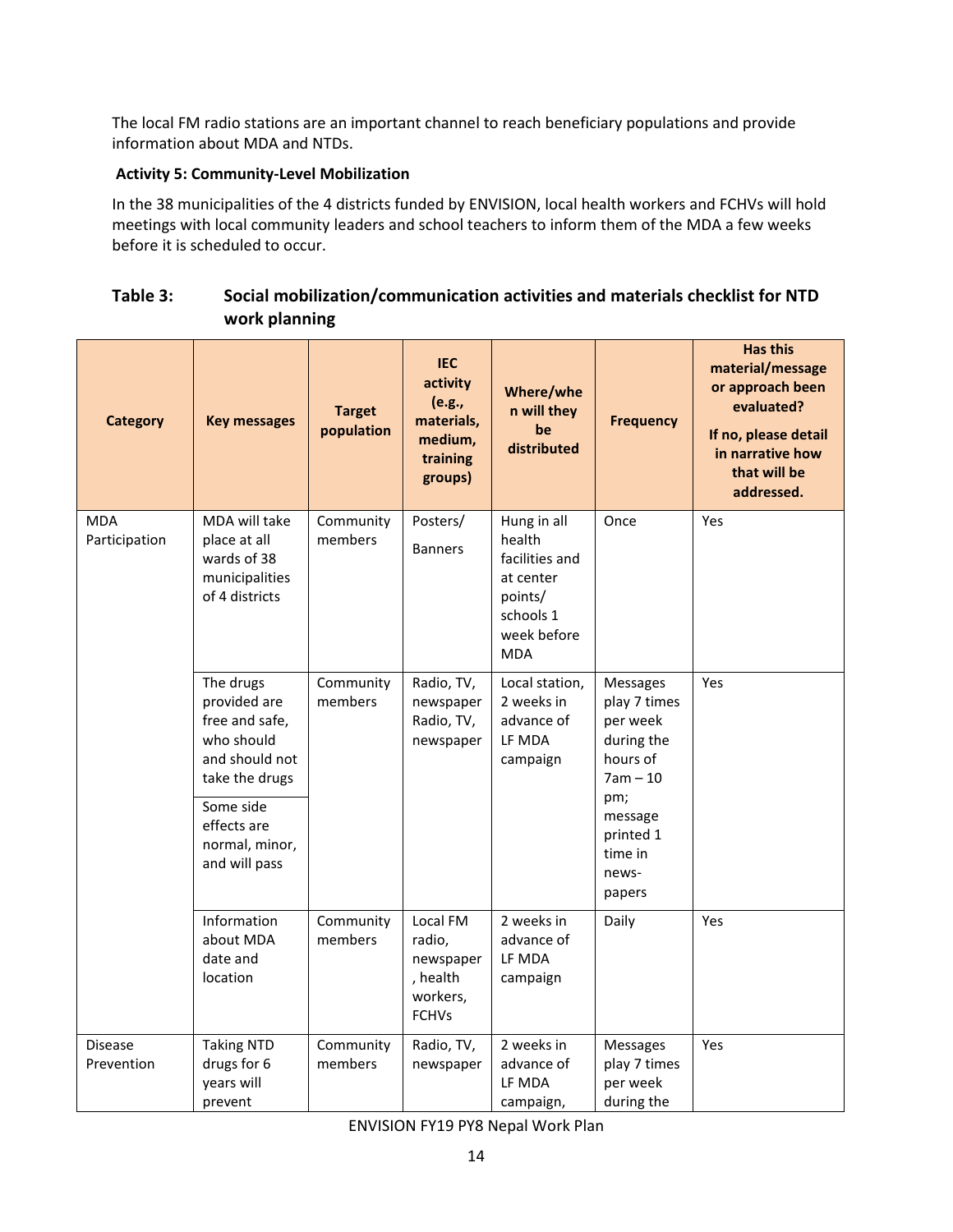| <b>Category</b> | <b>Key messages</b>                       | <b>Target</b><br>population | <b>IEC</b><br>activity<br>(e.g.,<br>materials,<br>medium,<br>training<br>groups) | Where/whe<br>n will they<br>be<br>distributed                                                             | <b>Frequency</b>             | <b>Has this</b><br>material/message<br>or approach been<br>evaluated?<br>If no, please detail<br>in narrative how<br>that will be<br>addressed. |
|-----------------|-------------------------------------------|-----------------------------|----------------------------------------------------------------------------------|-----------------------------------------------------------------------------------------------------------|------------------------------|-------------------------------------------------------------------------------------------------------------------------------------------------|
|                 | diseases                                  |                             |                                                                                  | Local station                                                                                             | hours of<br>$7am - 10$<br>pm |                                                                                                                                                 |
| Other           | Promoting<br>visibility of<br>NTD Program | Community<br>members        | Posters/<br><b>Banners</b>                                                       | Hung in all<br>health<br>facilities and<br>at center<br>points/<br>schools 1<br>week before<br><b>MDA</b> | Once                         | Yes                                                                                                                                             |

#### g) Training

#### Activity 1: LF MDA Training of Health Workers

One-day municipal-level training of trainers (ToT) for health facility staff will be carried out by a municipal health coordinator who has participated in the provincial-level planning meeting. MoHP, WHO, and RTI staff will facilitate these trainings in selected municipalities. This will ensure that health facility staff will work as trainers with strong working knowledge of LF, the purpose of MDA, MDA data reporting chain, management of SAEs, and supervisory responsibilities. As part of the FY16 data quality assessment (DQA) recommendations, ENVISION will continue to strengthen instruction on recording and reporting during training sessions for health workers. This activity will be conducted at the municipality level as a part of LF MDA for health facility staff.

#### Activity 2: LFA MDA Training for FCHVs

The FCHV role in FY19 MDA will be to assist health workers who will administer drugs directly during LF MDA. They will be retrained on counseling community members to take the drugs. A one-day training will be held for FCHVs participating in the LF MDA to ensure they understand the MDA's purpose, their role, how to manage SAEs, and how to complete the record sheets.

#### Activity 3: National-Level Orientation (re-Pre-TAS and TAS)

The purpose of this activity is to strengthen the M&E capacity of the EDCD/MoHP and to inform national-level stakeholders and district-level managers about the planned DSAs. ENVISION organize these national-level events in collaboration with EDCD and WHO to orient/train provincial district managers, focal persons/lab technicians, and representatives from MoE/DoE on LF TAS. Participants will be oriented on the use of LF diagnostics, the TAS methodology, and the use of the TAS checklist.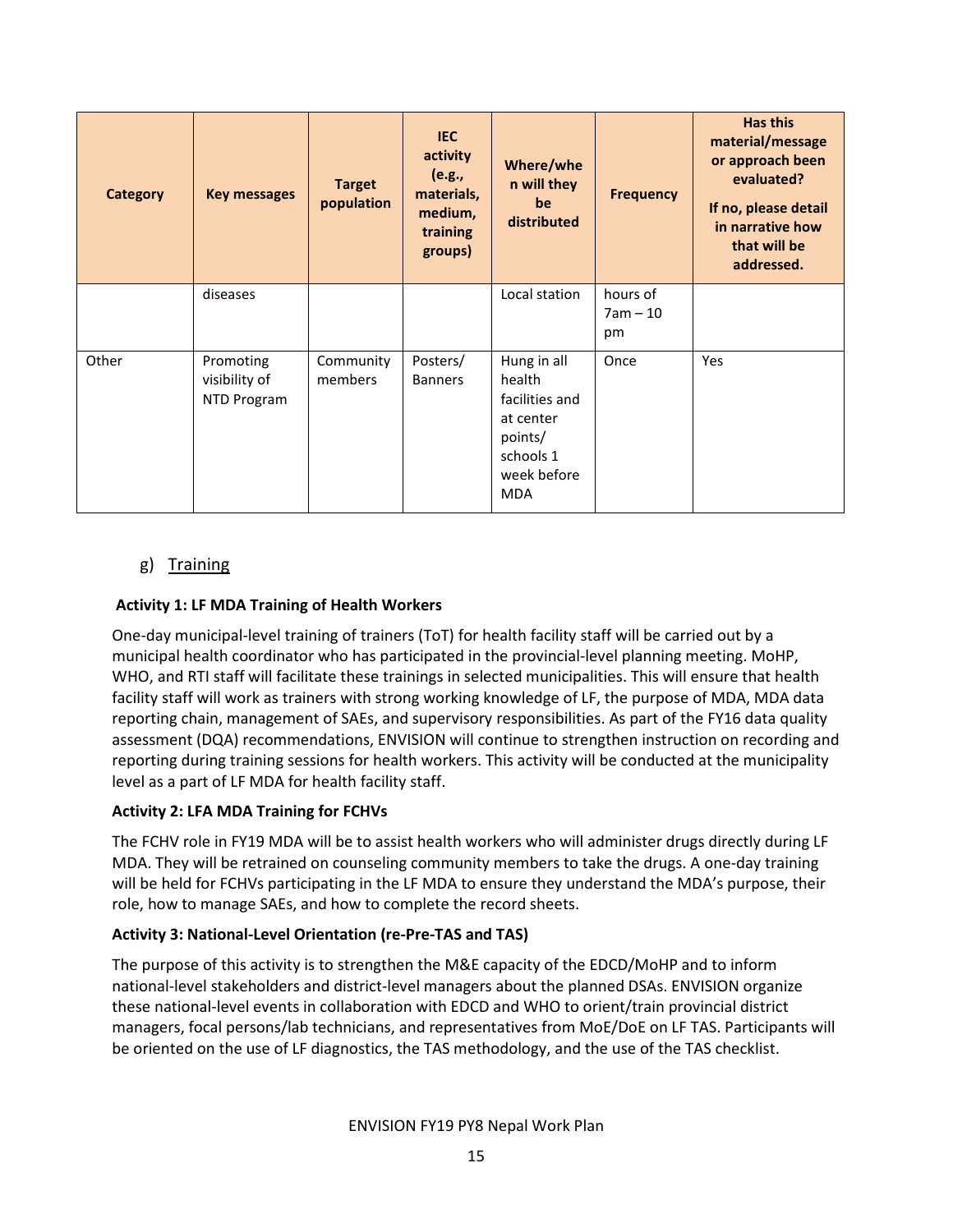#### Activity 5: TAS (TAS2 and TAS3) District-Level Orientation

As part of the sensitization and community engagement efforts, the implementing organization contracted to implement TAS2, and TAS3 will organize an orientation session in all survey districts before the beginning of field surveys. In attendance will be of all the municipality health staff of survey districts, and representatives of stakeholders. Journalists and representatives of the district coordination committee, district administration office, district security office, and association of private schools will also be invited to this event. ENVISION and representatives from EDCD will participate to supervise and provide technical support.

#### Activity 6: TAS (TAS2, and TAS3) Enumerator Training

The purpose of these activities is to prepare skilled cadres of technical professionals who can conduct high-quality DSAs. This capacity building effort will be sustainable as a country resource for future events. Under this activity, the implementing organization will recruit enumerators and implement training for field survey teams in coordination with EDCD, ENVISION, and WHO. This training session will train field researchers and laboratory personnel on the survey objectives, ethical considerations, use of FTS, data recording and reporting, reporting of positives to the DPHO, proper waste disposal, and survey sampling methodologies.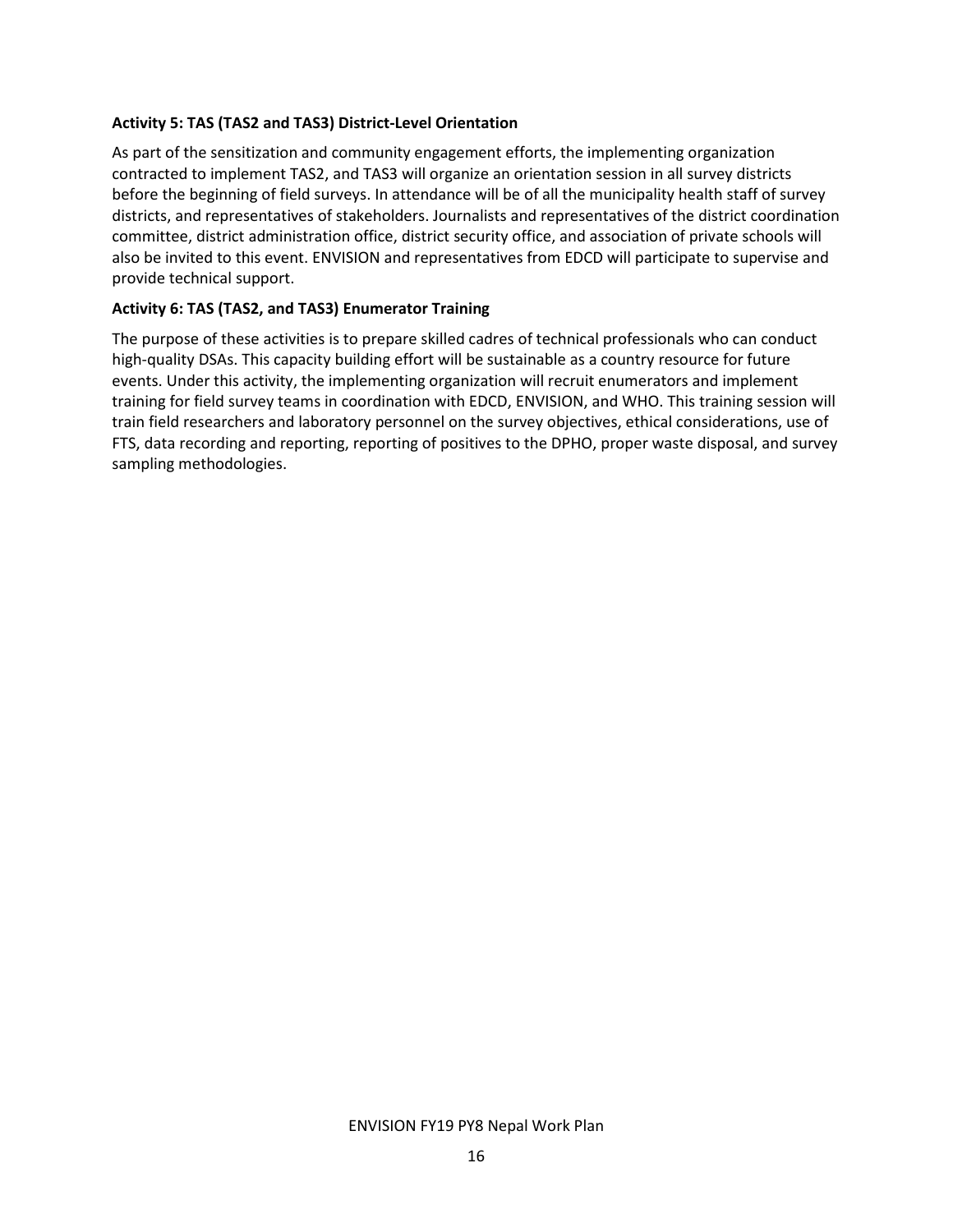|                           |                                                                                                                                                                                                                                                                                                               |                  | <b>Number to be trained</b> |                          |                                         |                                   | <b>Name other</b>                                                                                               |
|---------------------------|---------------------------------------------------------------------------------------------------------------------------------------------------------------------------------------------------------------------------------------------------------------------------------------------------------------|------------------|-----------------------------|--------------------------|-----------------------------------------|-----------------------------------|-----------------------------------------------------------------------------------------------------------------|
| <b>Training</b><br>groups | <b>Training topics</b>                                                                                                                                                                                                                                                                                        | <b>New</b>       | <b>Refresher</b>            | <b>Total</b><br>trainees | <b>Number</b><br>of<br>training<br>days | <b>Location of</b><br>training(s) | funding<br>partner (if<br>applicable,<br>e.g., MoHP,<br>SCI) and what<br>component(s)<br>they are<br>supporting |
| Health<br>Workers         | <b>MDA</b> supervision<br>$\bullet$<br>and monitoring<br>SCM and SOP for<br>$\bullet$<br>MDA drug<br>management<br>Social mobilization<br>$\bullet$<br>for MDA<br>Record keeping<br>$\bullet$<br>and reporting<br>after MDA<br>Who should and<br>$\bullet$<br>should not take<br>drugs<br>SAE management<br>٠ | $\Omega$         | 1,735                       | 1,735                    | 1                                       | Municipality                      | None                                                                                                            |
| <b>FCHVs</b>              | Social mobilization<br>$\bullet$<br>for MDA<br>Record keeping<br>$\bullet$<br>and reporting of<br>treatments<br>Who should and<br>$\bullet$<br>should not take<br>drugs<br>Referrals of S/AE<br>$\bullet$<br>cases                                                                                            | $\pmb{0}$        | 3,702                       | 3,702                    | $\mathbf{1}$                            | 144 Health<br><b>Facilities</b>   | None                                                                                                            |
| TAS Refresher<br>Training | Importance of TAS<br>$\bullet$<br>Methodology<br>$\bullet$<br>Sample collection<br>$\bullet$<br>Use FTS for<br>$\bullet$<br>detection of LF                                                                                                                                                                   | $\boldsymbol{0}$ | 140                         | 140                      | $\overline{2}$                          | Central<br>level                  | None                                                                                                            |

#### Table 4: Training targets

#### h) Drug and Commodity Supply Management and Procurement

#### Activity 1: Joint Request for Selected Medicines

EDCD develops the JRSM with technical support from WHO and ENVISION. The MoHP uses the WHO JSRM form to request ALB for LF and STH MDA. ENVISION has been building the capacity of EDCD by closely working with the Division to produce the required data for the preparation of the JRSM. In FY19, ENVISION will continue to provide this critical technical oversight through support to EDCD and WHO to ensure the JRSM is completed correctly, is of high quality, and submitted to WHO on schedule.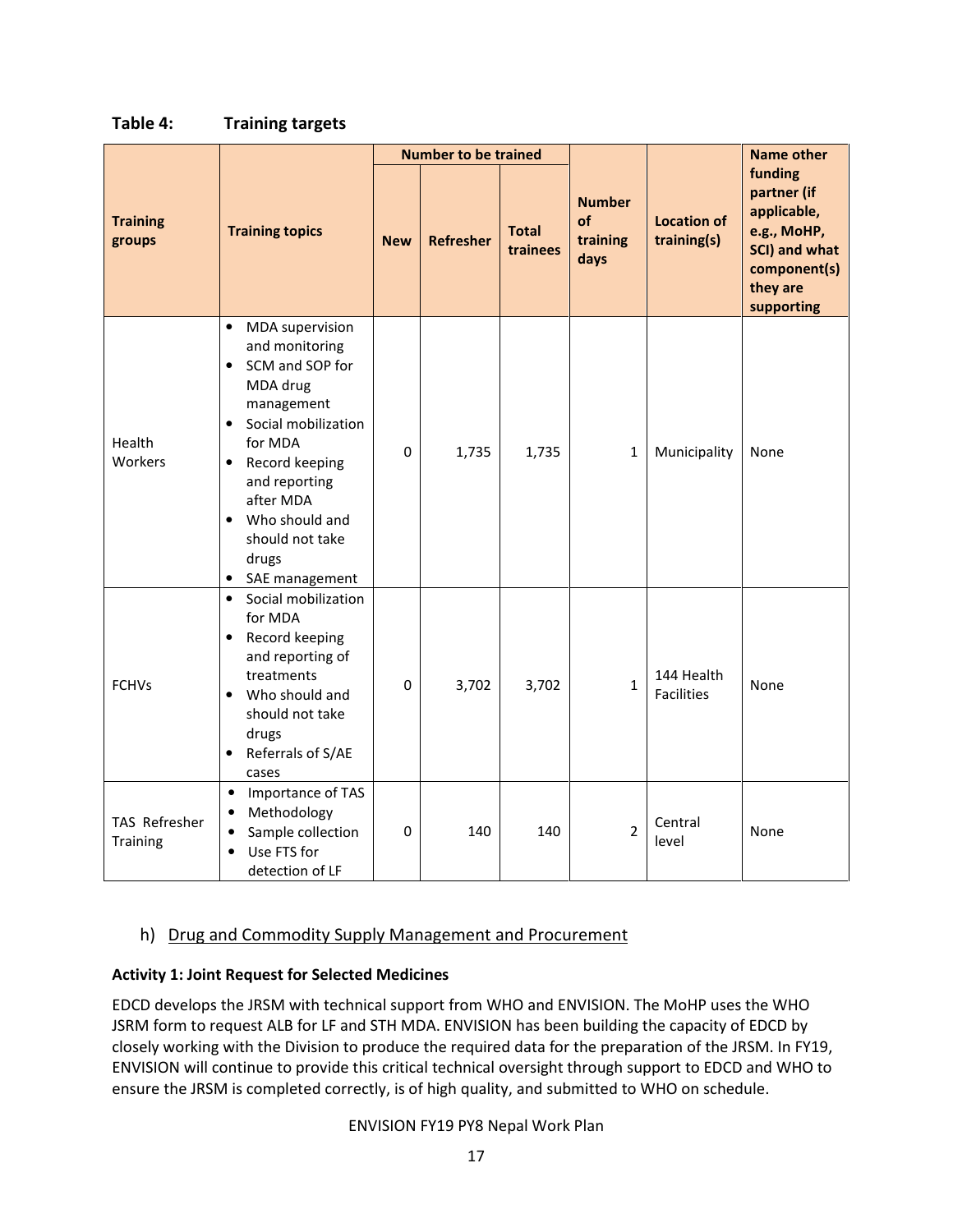#### Activity 2: NTD Drug Quantification

Quantification and procurement of DEC is handled by the MoHP Logistics Management Division, in consultation with EDCD, and procurements are done on a multi-year basis (every two years). The quantification and forecasting is conducted using population targets in coordination with program districts. ENVISION provides minimal technical support in preparing the forecast and drug needs for MDA. In FY19, ENVISION will monitor the quantification and forecasting process to ensure the required quantity of drugs is ordered for on-time delivery.

#### Activity 3: Transportation of drugs

All drugs are stored in the central warehouse upon arrival in Nepal. All drugs procured for MDA are transported to regional stores for re-distribution to district health stores. The distribution of the drugs to districts and health facilities is based on the drug forecast and the supply plan developed by EDCD for distribution from the national warehouse. A buffer stock system is also established within the NTD supply chain system to ensure that in every catchment area, EDCD and the MoHP are able to immediately respond to any potential stock-out situation during MDA. The Ministry of Social Development of each province is responsible for transportation of drugs to municipalities following the supply plan provided by EDCD. ENVISION supports the transportation of MDA drugs from the municipalities to health facilities. In FY19, ENVISION will support 38 municipalities in 4 districts to transport and deliver ALB and DEC drugs to health facilities, where they will be provided to the drug distributers to give to the eligible population in the community for directly observed uptake during the campaign.

#### i) Supervision for MDA

#### Activity 1: LF MDA Supervision

As in previous years, in FY19 ENVISION will fund central-level staff from MoHP/EDCD and district level supervisors to conduct MDA supervision. During house-to-house visits, the drug distributors support each other to ensure high quality MDA and proper recording. Their work will be supervised by municipal supervisors. RTI also conducts joint supervision with the MoHP and WHO during and after the MDA campaign. Together with the central-level supervision team, the MoHP will involve municipality authorities and provincial staff in supportive MDA supervision. ENVISION also funds municipal-level supervision (transportation only) in 38 municipalities of 4 LF MDA districts to the municipality.

## j) M&E

#### WHO Integrated Database

In FY19, ENVISION will continue to collaborate with EDCD to ensure the database is updated with new programmatic data. ENVISION is gradually transitioning the management of the database to EDCD/MoHP and will be providing only technical support, maintenance, and on-the-job training for the staff at EDCD; providing quality assurance; and ensuring that MDA data received from the field are entered in a timely manner. ENVISION will also ensure that EDCD/MoHP develop the culture to use the information generated by the database for decision-making and as a one-stop-shop for all data-related dossier activities. In FY19, ENVISION will continue to monitor and provide management support to the NTD program to update and use the database for data storage and decision-making.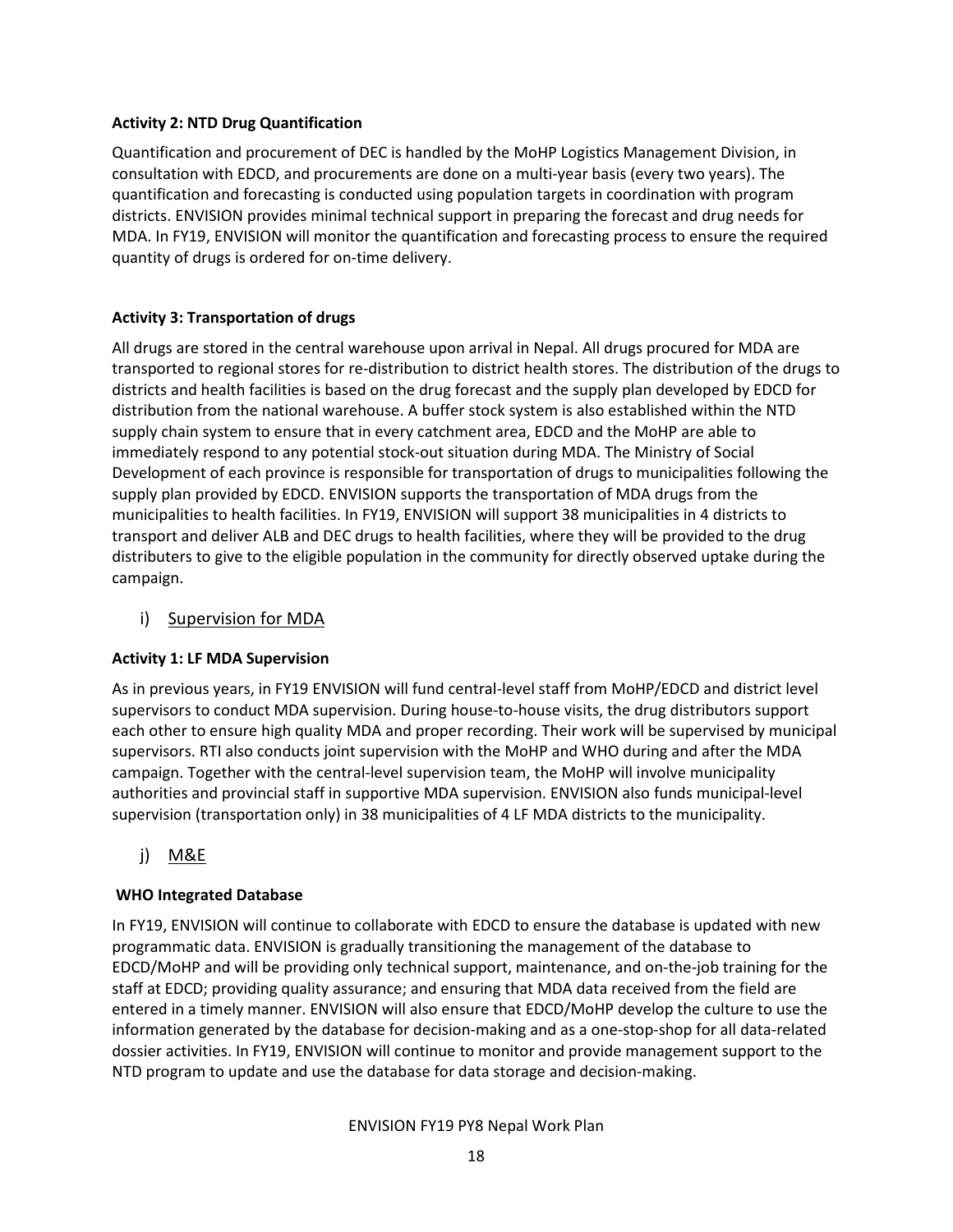#### Activity 1: TAS2

In FY19, ENVISION will conduct TAS2 with FTS in 12 districts, namely Argakhachi, Bhaktapur, Kaski, Kathmandu, Lalitpur Urban, Okhaldhunga, Pyuthan, Rolpa, Rukum, Salyan, Saptari, Siraha) in 10 evaluation units (EUs) that passed TAS1 in 2016.

#### Activity 2: TAS3

In FY19, ENVISION will conduct TAS3 with FTS in 14 districts, namely Dhading, Dhanusha, Gorkha, Kavrepalanchowk, Mahottari, Nuwakot, Palpa, Ramechhap, Rautahat, Sarlahi, Sindhuli, Sindhupalchowk, Syangja, Tanahu) in 5 EUs that passed TAS2 in 2016.

#### k) Supervision for M&E and DSAs

#### Activity 1: Supervision for M&E and DSAs

In FY19, ENVISION will fund supervision activities related to the implementation of TAS2, and TAS3 planned activities. During the period of performance, ENVISION will meet with NGO staff, provide technical trainings as necessary, and observe field work using the relevant checklists and supervisory tools. Implementation issues will be discussed and corrective actions put in place to improve processes. In addition, EDCD/MoHP and WHO staff will provide additional supervision as necessary.

#### l) Dossier Development

In FY19, ENVISION will orient the EDCD on the LF elimination dossier and begin drafting the document and complete the data annex through FY19. ENVISION will also work with the EDCD to ensure the integrated database is updated regularly and understand how that will allow them to complete the dossier, showing the importance of historical information within the dossier, and will work with the EDCD to develop simple strategies to collect and complete the MMDP section. ENVISION will identify a simple way to collect existing MMDP patient estimates that are currently kept at district levels and ways to regularly update this information through annual reporting.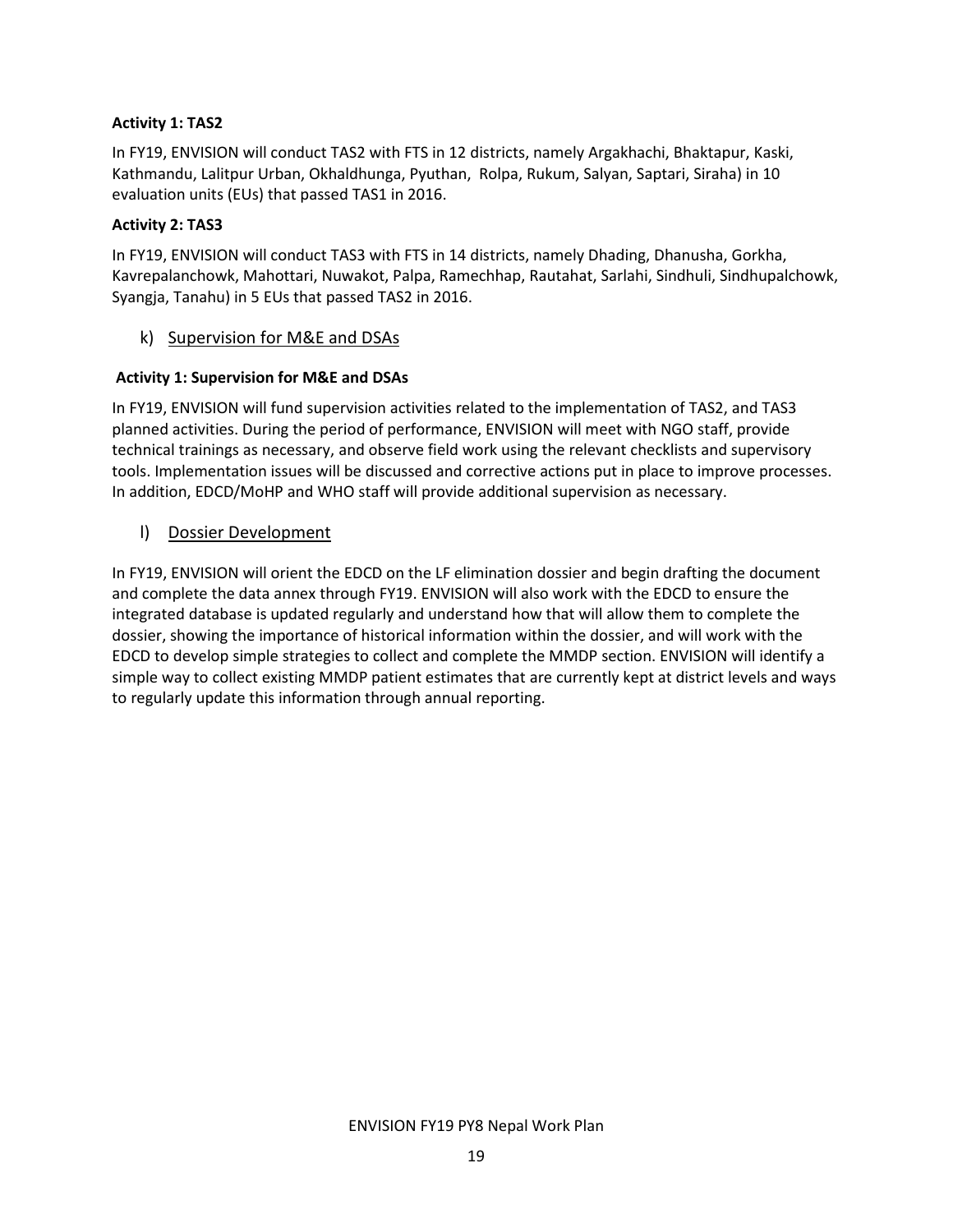## 3. Maps

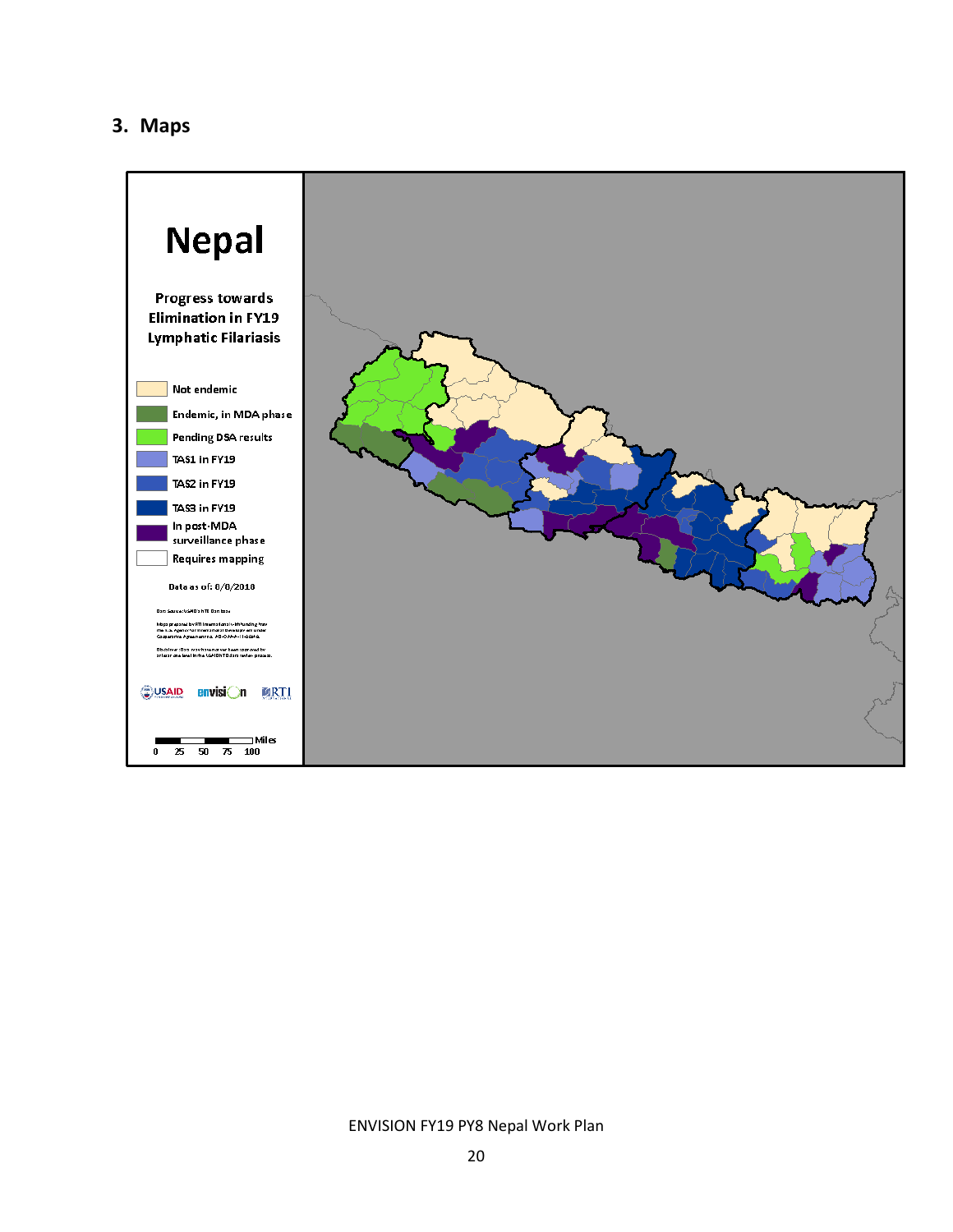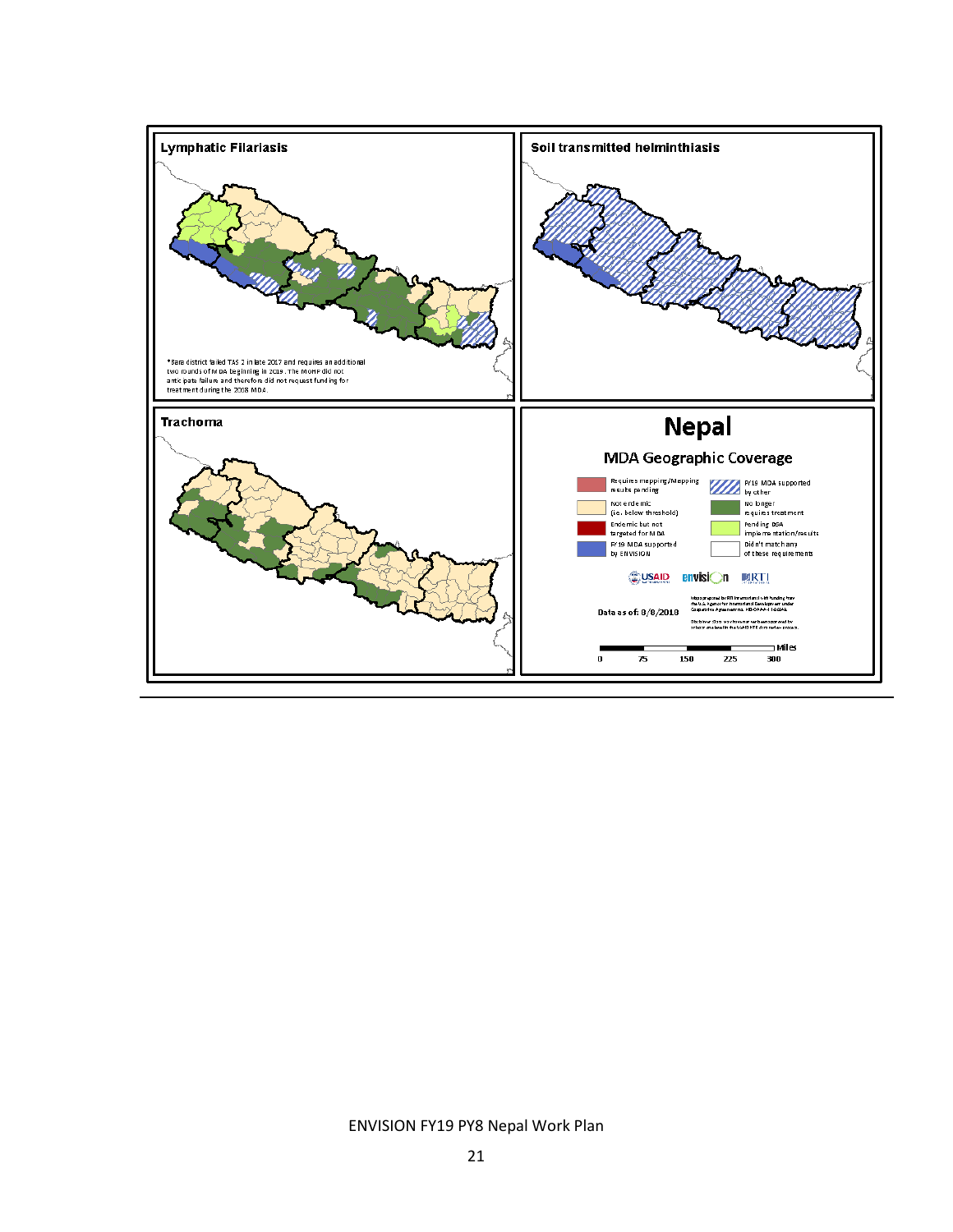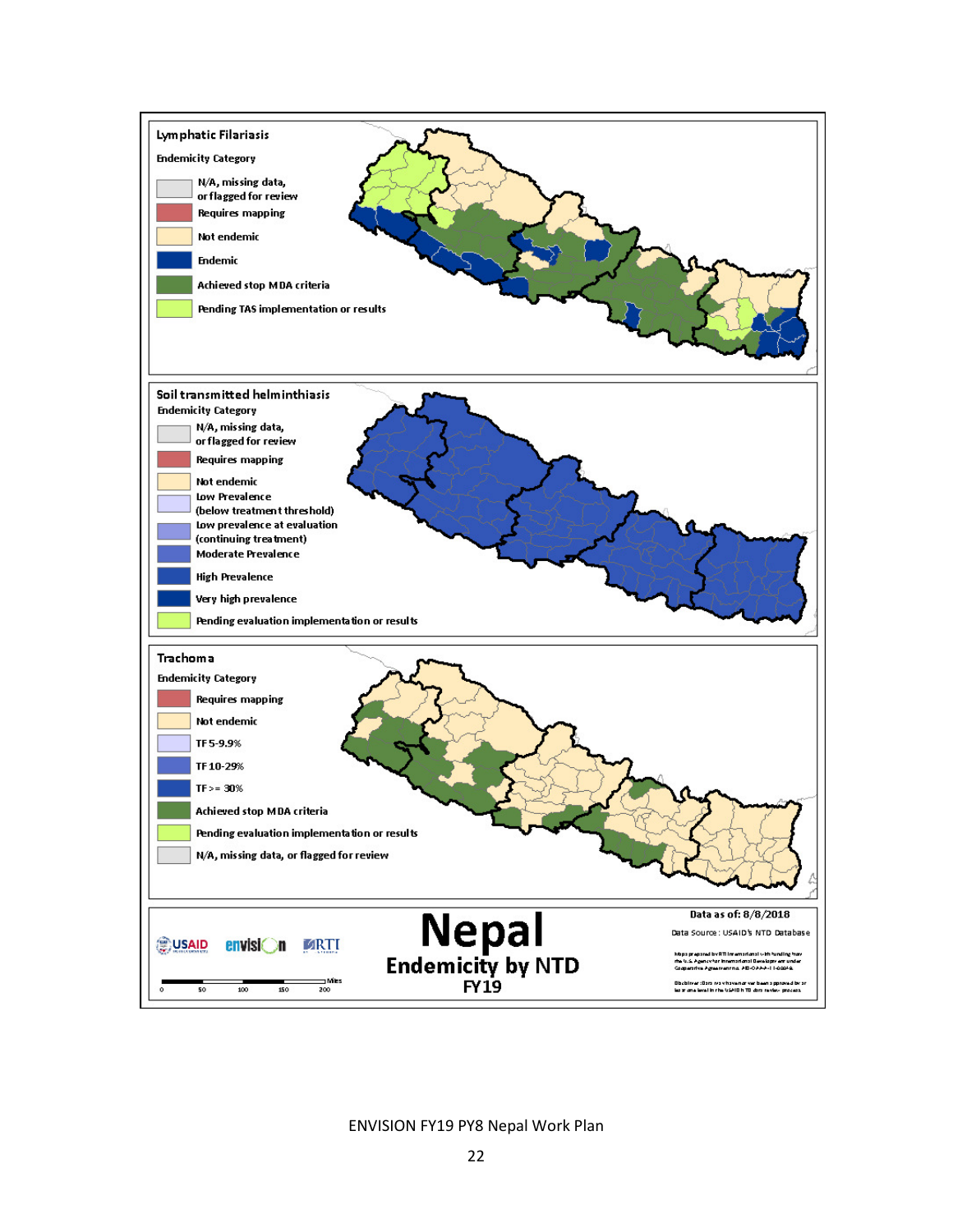# APPENDIX 2: Work Plan Timeline

| <b>FY19 Activities</b>                                                             |  |  |  |  |  |  |  |  |
|------------------------------------------------------------------------------------|--|--|--|--|--|--|--|--|
| <b>Management Support</b>                                                          |  |  |  |  |  |  |  |  |
| <b>Office Operations</b>                                                           |  |  |  |  |  |  |  |  |
| <b>Project Assistance</b>                                                          |  |  |  |  |  |  |  |  |
| <b>Strategic Planning</b>                                                          |  |  |  |  |  |  |  |  |
| Technical Working Group Meeting (2 meetings)                                       |  |  |  |  |  |  |  |  |
| LF MDA Annual Review Meeting (4 regions)                                           |  |  |  |  |  |  |  |  |
| <b>NTD Secretariat</b>                                                             |  |  |  |  |  |  |  |  |
| Consultant, Supplies, Communication, Travel                                        |  |  |  |  |  |  |  |  |
| Building Advocacy for a Sustainable National NTD Program                           |  |  |  |  |  |  |  |  |
| Provincial LF MDA Planning Meeting (5 events)                                      |  |  |  |  |  |  |  |  |
| Central-Level Sensitization Meeting (2 events)                                     |  |  |  |  |  |  |  |  |
| Mapping                                                                            |  |  |  |  |  |  |  |  |
| <b>MDA Coverage</b>                                                                |  |  |  |  |  |  |  |  |
| MDA in 4 Districts (Includes advocacy, social mobilization, training, supervision) |  |  |  |  |  |  |  |  |
| Social Mobilization to Enable NTD Program Activities                               |  |  |  |  |  |  |  |  |
| <b>Television Broadcasts</b>                                                       |  |  |  |  |  |  |  |  |
| <b>Newspaper Notice</b>                                                            |  |  |  |  |  |  |  |  |
| Telefilm for LF MDA Sensitization                                                  |  |  |  |  |  |  |  |  |
| <b>Training</b>                                                                    |  |  |  |  |  |  |  |  |
| Drug Supply and Commodity Management and Procurement                               |  |  |  |  |  |  |  |  |
| <b>Supervision for MDA</b>                                                         |  |  |  |  |  |  |  |  |
| Supervision of MDA: LF                                                             |  |  |  |  |  |  |  |  |
| Monitoring and Evaluation                                                          |  |  |  |  |  |  |  |  |
| TAS2 (12 districts)                                                                |  |  |  |  |  |  |  |  |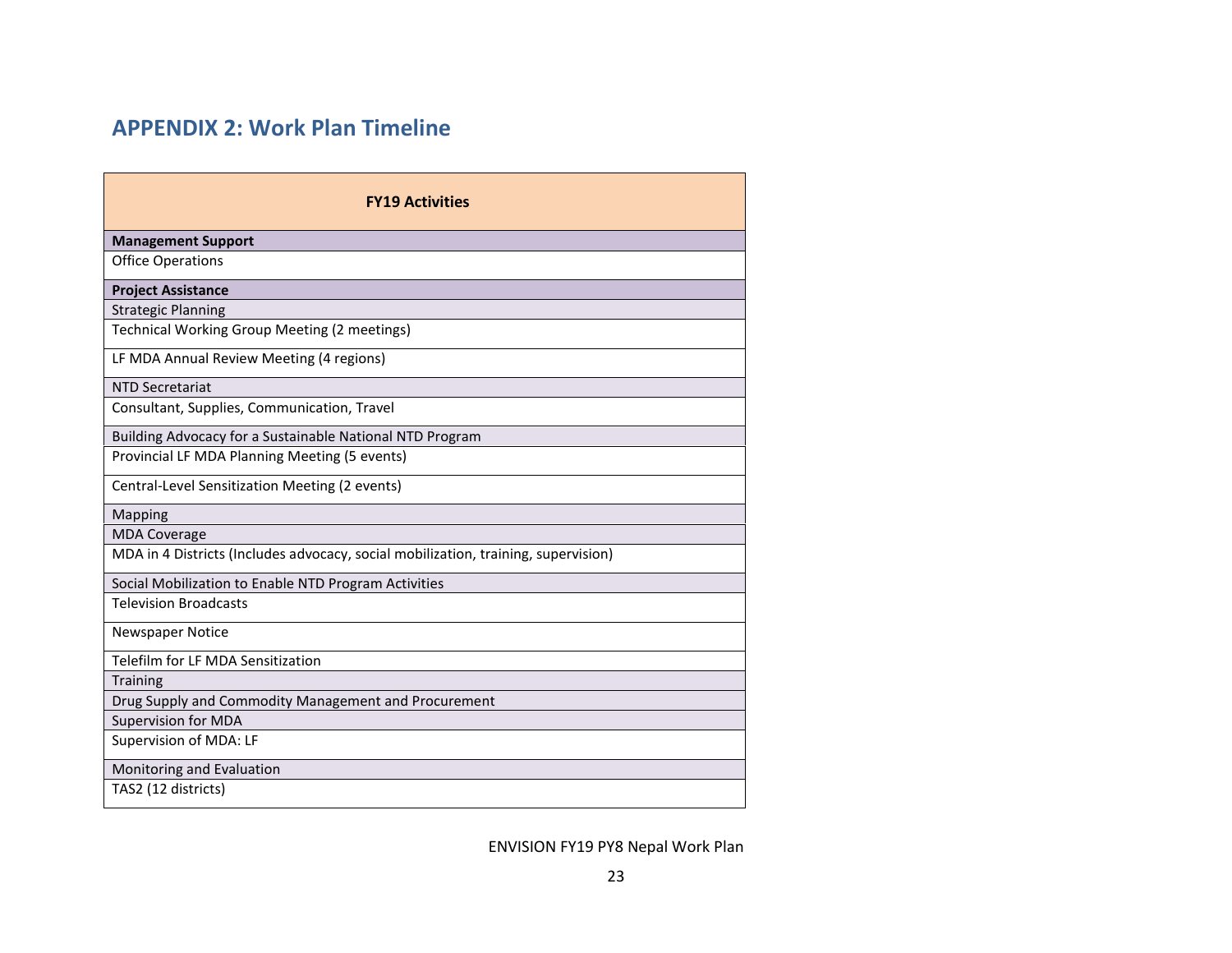| <b>FY19 Activities</b>                             |
|----------------------------------------------------|
| TAS3 (14 districts)                                |
| Supervision for Monitoring and Evaluation and DSAs |
| Supervision of LF TAS2 (ENVISION staff)            |
| Supervision of LF TAS3 (ENVISION staff)            |
| Dossier Development                                |
| <b>Informal LF Dossier Orientation</b>             |